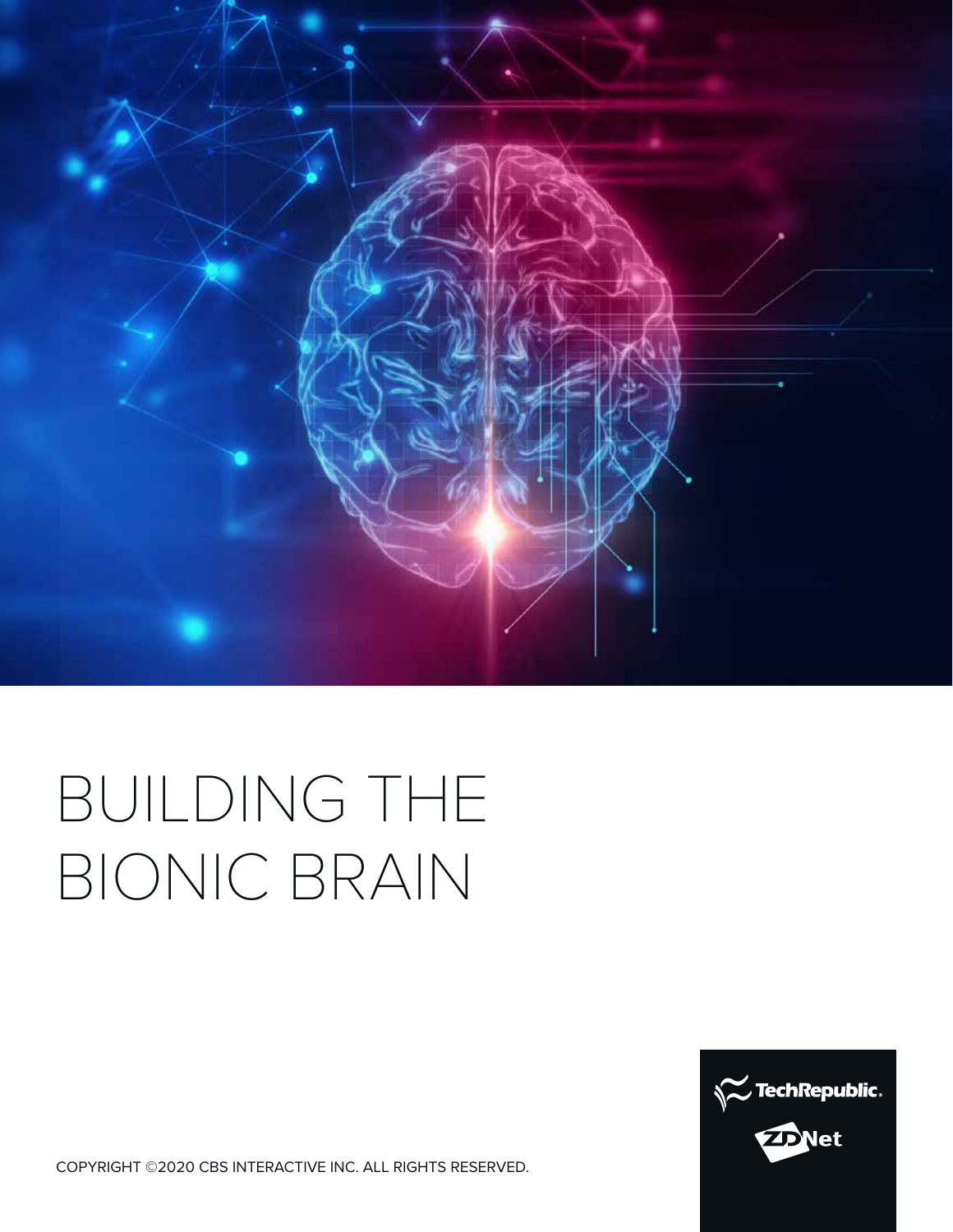### TABLE OF CONTENTS

- **0[4](#page-3-0)** What is a brain-computer interface? Everything you need to know about BCIs, neural interfaces and the future of mind-reading computers
- **0[9](#page-4-0)** Elon Musk's Neuralink explained: Get ready to merge your mind with a computer
- **1[5](#page-6-0)** Facebook's 'mind-reading' tech startup deal could completely change how we control computers
- **18** [M](#page-16-0)ind-reading systems: Seven ways brain computer interfaces are already changing the world
- **23** Mind-reading technology is everyone's next big security nightmare
- **26** Mind-reading technology: The security and privacy threats ahead
- **30** Neural implants: Why connecting your brain to a computer will create a huge headache for everyone
- **32** 10 years from now your brain will be connected to your computer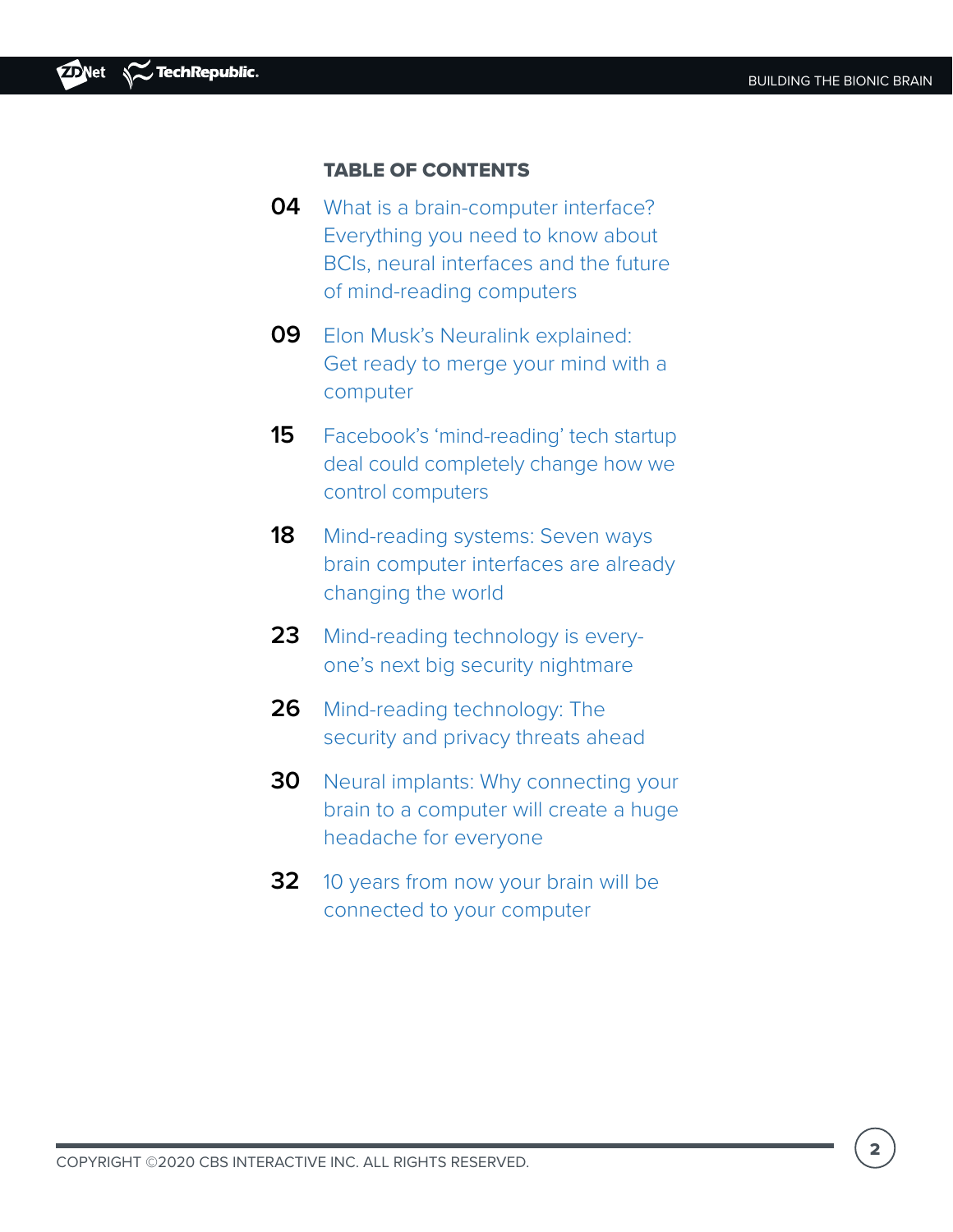## INTRODUCTION

The mind is the final frontier for computing. New technologies will allow us to connect our brains to computers to share our thoughts and control devices, and expand the capabilities of our minds to rival even super-smart AI. Take a look at the current state of the art, where we go next, and the challenges that lie ahead.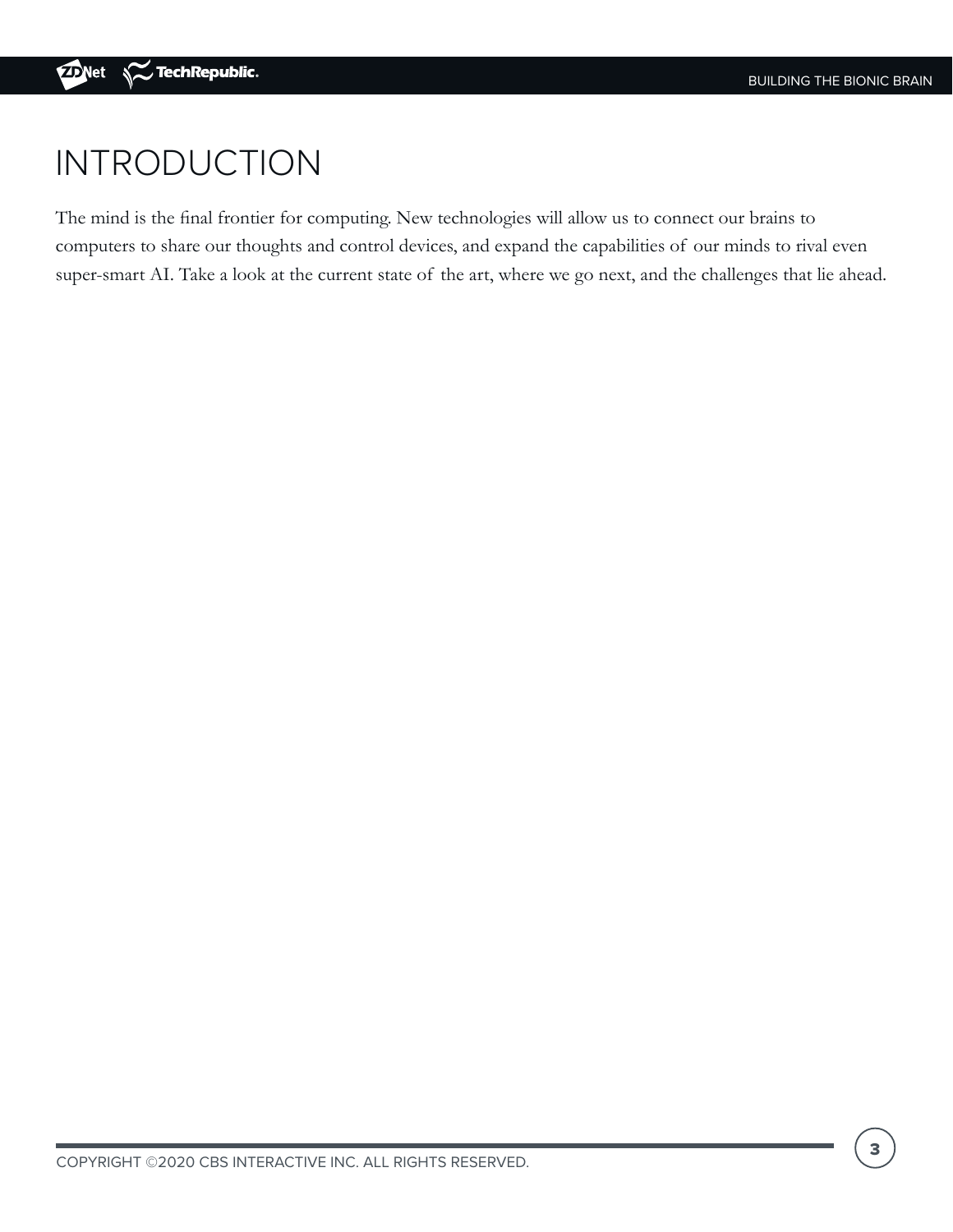# <span id="page-3-0"></span>WHAT IS A BRAIN-COMPUTER INTERFACE? EVERYTHING YOU NEED TO KNOW ABOUT BCIS, NEURAL INTERFACES AND THE FUTURE OF MIND-READING COMPUTERS

Systems that allow humans to control or communicate with technology using only the electrical signals in the brains or muscles are fast becoming mainstream. Here's what you need to know.

#### BY: JO BEST

### **What is a brain-computer interface? It can't be what it sounds like, surely?**

Yep, brain-computer interfaces (BCIs) are precisely what they sound like—systems that connect up the human brain to external technology.

**It all sounds a bit sci-fi. Brain-computer interfaces aren't really something that people are using now, are they?**

People are indeed using BCIs today—all around you. At their most simple, a brain-computer interface can be used as a neuroprosthesis—



that is, a piece of hardware that can replace or augment nerves that aren't working properly. The most commonly used neuroprostheses are cochlear implants, which help people with parts of their ear's internal anatomy to hear. Neuroprostheses [to help replace damaged optic nerve function](https://www.zdnet.com/article/the-pioneering-bionic-eyes-restoring-sight-how-implantable-tech-is-fighting-blindness/) are less common, but a number of companies are developing them, and we're likely to see widespread uptake of such devices in the coming years.

#### **So why are brain-computer interfaces described as mind-reading technology?**

That's where this technology is heading. There are systems, currently being piloted, that can translate your brain activity—the electrical impulses—into signals that software can understand. That means your brain activity can be measured; real-life mind-reading. Or you can use your brain activity to control a remote device.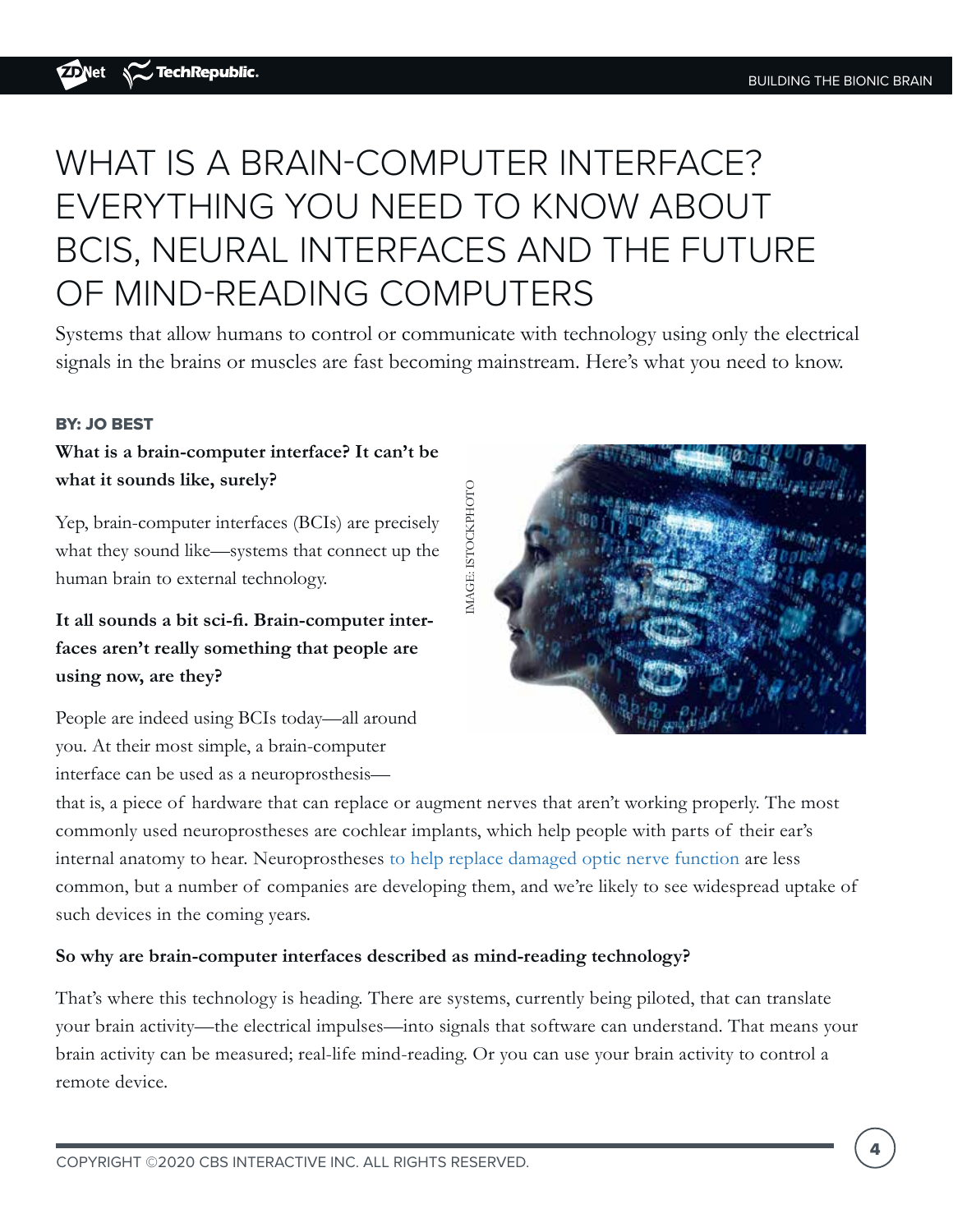<span id="page-4-0"></span>When we think, thoughts are transmitted within our brain and down into our body as a series of electrical impulses. Picking up such signals is nothing new: doctors already monitor the electrical activity in the brain using EEG (electroencephalography) and in the muscles using EMG (electromyography) as a way of detecting nerve problems. In medicine, EEG and EMG are used to find diseases and other nerve problems by looking for too much, too little or unexpected electrical activity in a patient's nerves.

Now, however, researchers and companies are looking at whether those electrical impulses could be decoded to give an insight into a person's thoughts.

- [Mind-reading systems: Seven ways brain computer interfaces are already changing the world](https://www.zdnet.com/article/mind-reading-systems-seven-ways-brain-computer-interfaces-are-already-changing-the-world/)
- [10 years from now your brain will be connected to your computer](https://www.zdnet.com/article/10-years-from-now-your-brain-will-be-connected-your-computer/)

### **Can BCIs read minds? Would they be able to tell what I'm thinking right now?**

At present, no. BCIs can't read your thoughts precisely enough to know what your thoughts are at any given moment. Currently, they're more about picking up emotional states or which movements you intend to make. A BCI could pick up when someone is thinking 'yes' or 'no', but detecting more specific thoughts, like knowing you fancy a cheese sandwich right now or that your boss has been really annoying you, are beyond the scope of most brain-computer interfaces.

#### **OK, so give me an example of how BCIs are used.**

A lot of interest in BCIs is from medicine. BCIs could potentially offer a way for people with nerve damage to recover lost function. For example, in some spinal injuries, the electrical connection between the brain and the muscles in the limbs has been broken, leaving people unable to move their arms or legs. BCIs could potentially help in such injuries by either passing the electrical signals onto the muscles, bypassing the broken connection and allowing people to move again, or help patients use their thoughts to control robotics or prosthetic limbs that could make movements for them.

They could also help people with conditions such as locked-in syndrome, who can't speak or move but don't have any cognitive problems, [to make their wants and needs known](https://www.zdnet.com/article/mind-reading-made-possible-how-people-that-cant-talk-can-communicate-by-thought-alone/).

#### **What about the military and BCIs?**

Like many new technologies, BCIs have attracted interest from the military, and US military emerging technology agency DARPA is investing tens of millions of dollars in developing a [brain-computer interface for](https://www.darpa.mil/news-events/2019-05-20)  [use by soldiers.](https://www.darpa.mil/news-events/2019-05-20)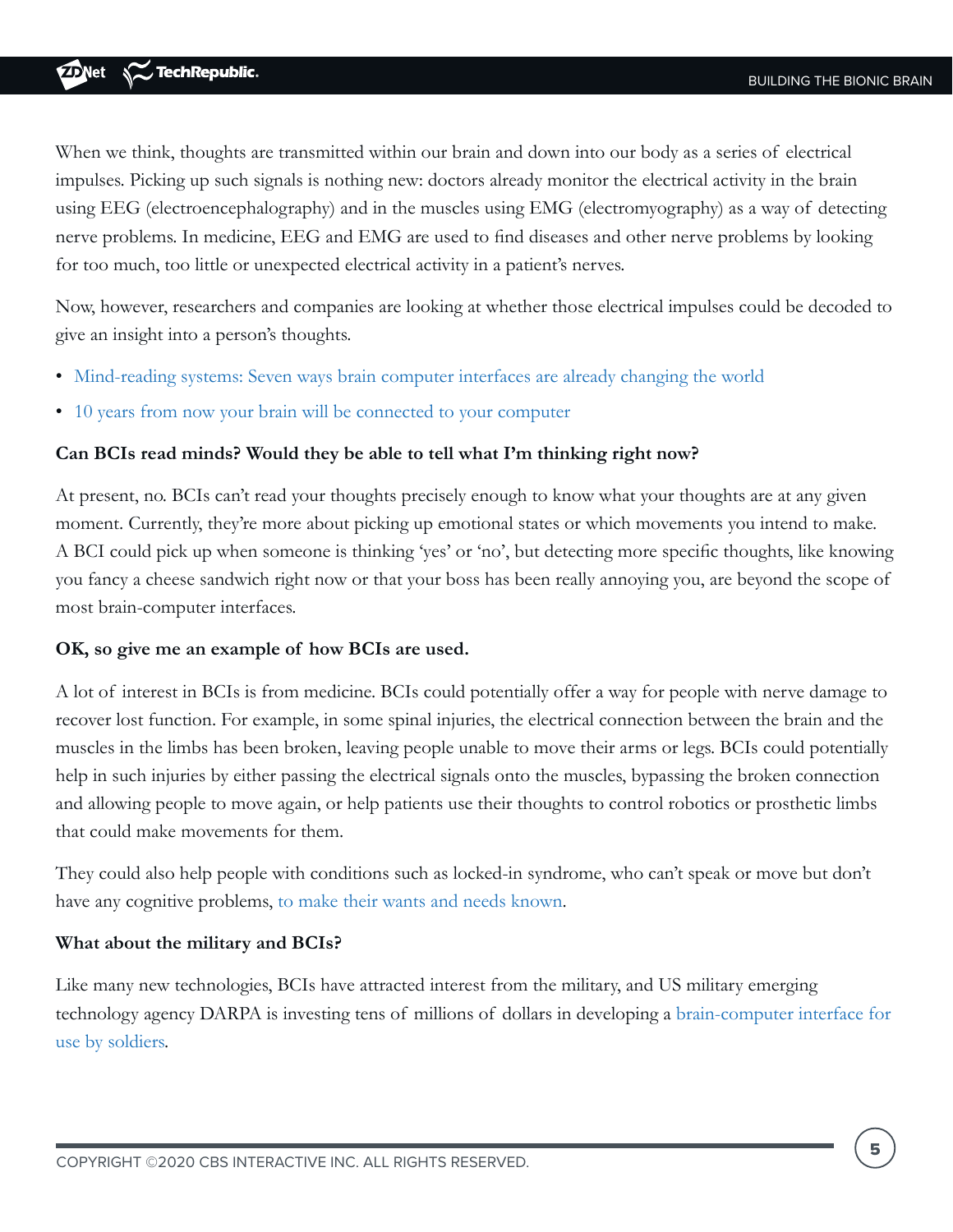More broadly, it's easy to see the appeal of BCIs for the military: soldiers in the field could patch in teams back at HQ for extra intelligence, for example, and communicate with each other without making a sound. Equally, there are darker uses that the army could put BCIs too—like interrogation and espionage.

#### **What about Facebook and BCIs?**

Facebook has been championing the use of BCIs and [recently purchased a BCI company, CTRL-labs, for a](https://www.zdnet.com/article/facebooks-mind-reading-tech-startup-deal-could-completely-change-how-we-control-computers/)  [reported \\$1bn. Facebook is looking at BCIs from two different perspectives](https://www.zdnet.com/article/facebooks-mind-reading-tech-startup-deal-could-completely-change-how-we-control-computers/). It's working with researchers to translate thoughts to speech, and its CTRL-labs acquisition could help interpret what movements someone wants to make from their brain signals alone. The common thread between the two is developing the next hardware interface.

Facebook is already preparing for the way we interface with our devices to change. In the same way we've moved from keyboard to mouse to touchscreen and most recently to voice as a way of controlling technology around us, Facebook is betting that the next big interface will be our thoughts. Rather than type your next status update, you could think it; rather than touch a screen to toggle between windows, you could simply move your hands in the air.

- [Facebook's 'mind-reading' tech startup deal could completely change how we control computers](https://www.zdnet.com/article/facebooks-mind-reading-tech-startup-deal-could-completely-change-how-we-control-computers/)
- [Type with your mind: We've achieved a first in brain-computer research, says Facebook](https://www.zdnet.com/article/type-with-your-mind-weve-achieved-a-first-in-brain-computer-research-says-facebook/)

#### **I'm not sure I'm willing to have a chip put in my brain just to type a status update.**

You may not need to: not all BCI systems require a direct interface to read your brain activity.

There are currently [two approaches to BCIs: invasive and non-invasive.](https://www.zdnet.com/article/is-mind-reading-tech-your-next-big-security-nightmare-yes-but-not-in-the-way-you-might-expect/) Invasive systems have hardware that's in contact with the brain; non-invasive systems typically pick up the brain's signals from the scalp, using head-worn sensors.

The two approaches have their own different benefits and disadvantages. With invasive BCI systems, because electrode arrays are touching the brain, they can gather much more fine-grained and accurate signals. However, as you can imagine, they involve brain surgery and the brain isn't always too happy about having electrode arrays attached to it—the brain reacts with a process called glial scarring, which in turn can make it harder for the array to pick up signals. Due to the risks involved, invasive systems are usually reserved for medical applications.

Non-invasive systems, however, are more consumer friendly, as there's no surgery required—such systems record electrical impulses coming from the skin either through sensor-equipped caps worn on the head or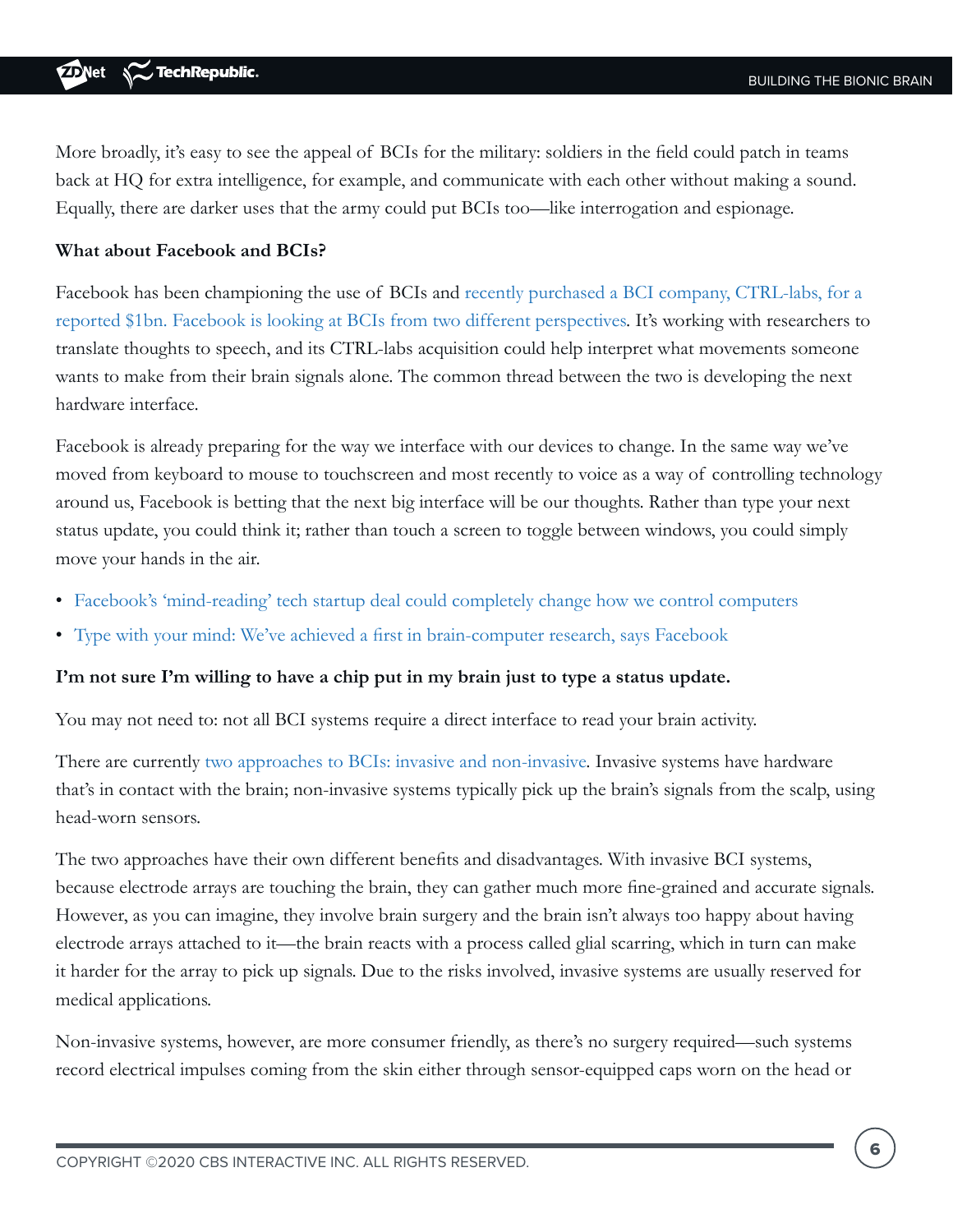<span id="page-6-0"></span>similar hardware worn on the wrist like bracelets. It's likely to be that in-your-face (or on-your-head) nature of the hardware that holds back adoption: early adopters may be happy to sport large and obvious caps, but most consumers won't be keen to wear an electrode-studded hat that reads their brain waves.

There are, however, efforts to build less intrusive non-invasive systems: DARPA, for example, is [funding](https://www.darpa.mil/news-events/2019-05-20)  [research into non-surgical BCIs](https://www.darpa.mil/news-events/2019-05-20) and one day the necessary hardware could be small enough to be inhaled or injected.

- [AI can now read the thoughts of paralysed patients as they imagine they are writing](https://www.zdnet.com/article/with-ai-paralysed-patients-can-communicate-simply-by-imagining-they-are-writing/)
- [Neural implants: Why connecting your brain to a computer will create a huge headache for everyone](https://www.zdnet.com/article/connecting-our-brains-to-computers-will-create-a-huge-headache/)

### **Why are BCIs becoming a thing now?**

Researchers have been interested in the potential of BCIs for decades, but the technology has come on at a far faster pace than many have predicted, thanks largely to better artificial intelligence and machine-learning software. As such systems have become more sophisticated, they've been able to better interpret the signals coming from the brain, separate the signals from the noise, and correlate the brain's electrical impulses with actual thoughts.

### **Should I worry about people reading my thoughts without my permission? What about mind control?**

On a practical level, most BCIs are only unidirectional—that is, they can read thoughts, but can't put any ideas into users' minds. That said, experimental work is already being undertaken around how people can communicate through BCIs: one recent project from the University of Washington allowed [three people to collaborate](https://www.zdnet.com/article/mind-reading-systems-seven-ways-brain-computer-interfaces-are-already-changing-the-world/)  [on a Tetris-like game using BCIs.](https://www.zdnet.com/article/mind-reading-systems-seven-ways-brain-computer-interfaces-are-already-changing-the-world/)

The pace of technology development being what it is, bidirectional interfaces will be more common before too long. Especially if Elon Musk's BCI outfit Neuralink has anything to do with it.

- [Mind-reading technology is everyone's next big security nightmare](https://www.zdnet.com/article/is-mind-reading-tech-your-next-big-security-nightmare-yes-but-not-in-the-way-you-might-expect/)
- [Mind-reading technology: The security and privacy threats ahead](https://www.zdnet.com/article/mind-reading-technology-the-security-privacy-and-inequality-threats-we-will-face/)

### **What is Neuralink?**

Elon Musk galvanised interest in BCIs [when he launched Neuralink.](https://www.zdnet.com/article/wish-a-firmware-upgrade-could-make-you-smarter-thats-elon-musks-new-goal/) As you'd expect from anything run by Musk, there's an eye-watering level of both ambition and secrecy. The company's website and Twitter feed revealed very little about what it was planning, although Musk occasionally shared hints, suggesting it was working on brain implants in the form of 'neural lace', a mesh of electrodes that would sit on the surface of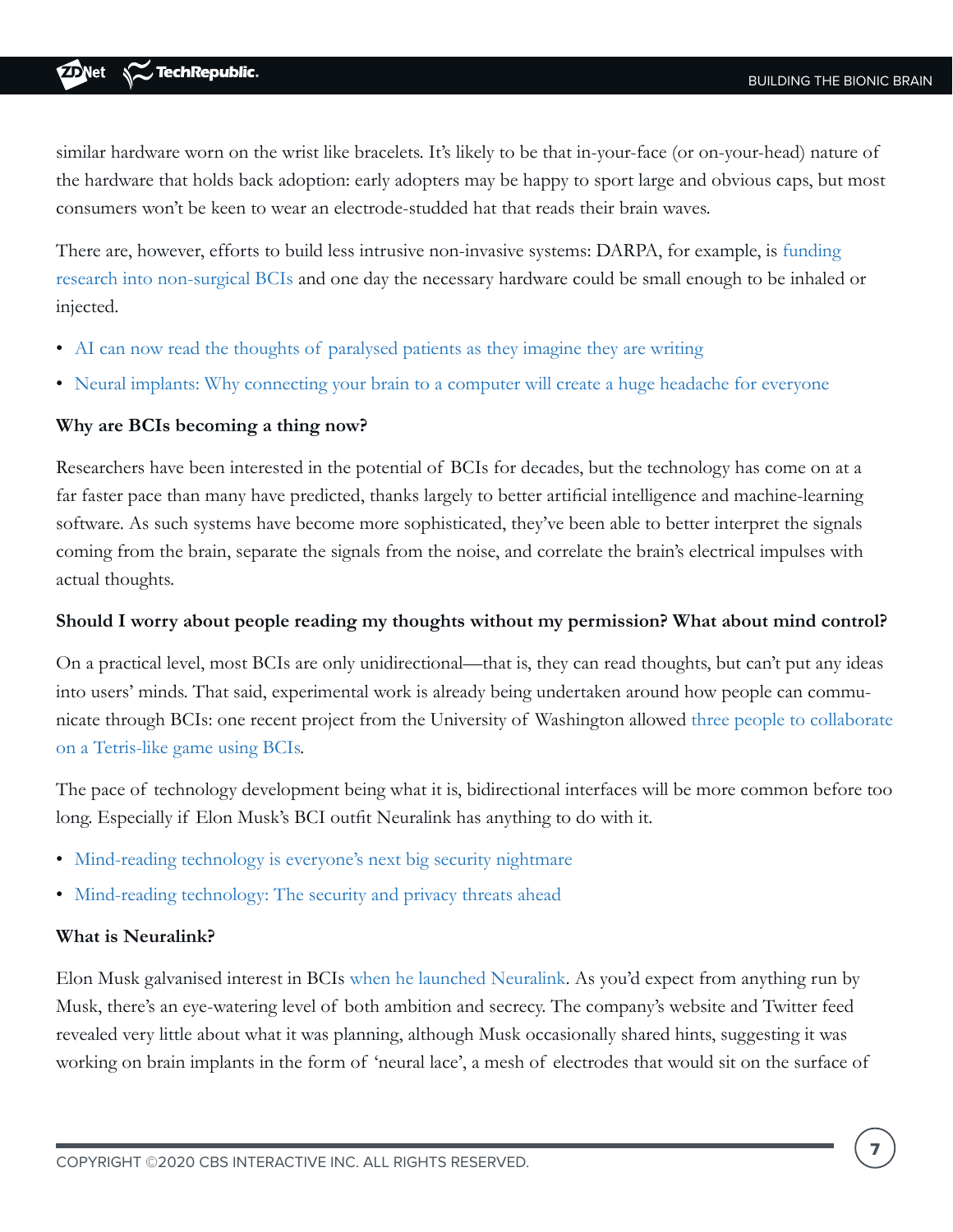#### TechRepublic. **D**Net

the brain. The first serious information on Neuralink's technology came with a presentation earlier this year, showing off a new array that can be implanted into the brain's cortex by surgical robots.

Like a lot of BCIs, Neuralink's was framed initially as a way to help people with neurological disorders, but Musk is looking further out, claiming that Neuralink could be used to allow humans a direct interface with artificial intelligence, so that humans are not eventually outpaced by AI. It might be that the only way to stop ourselves becoming outclassed by machines is to link up with them—if we can't beat them, Musk's thinking goes, we may have to join them.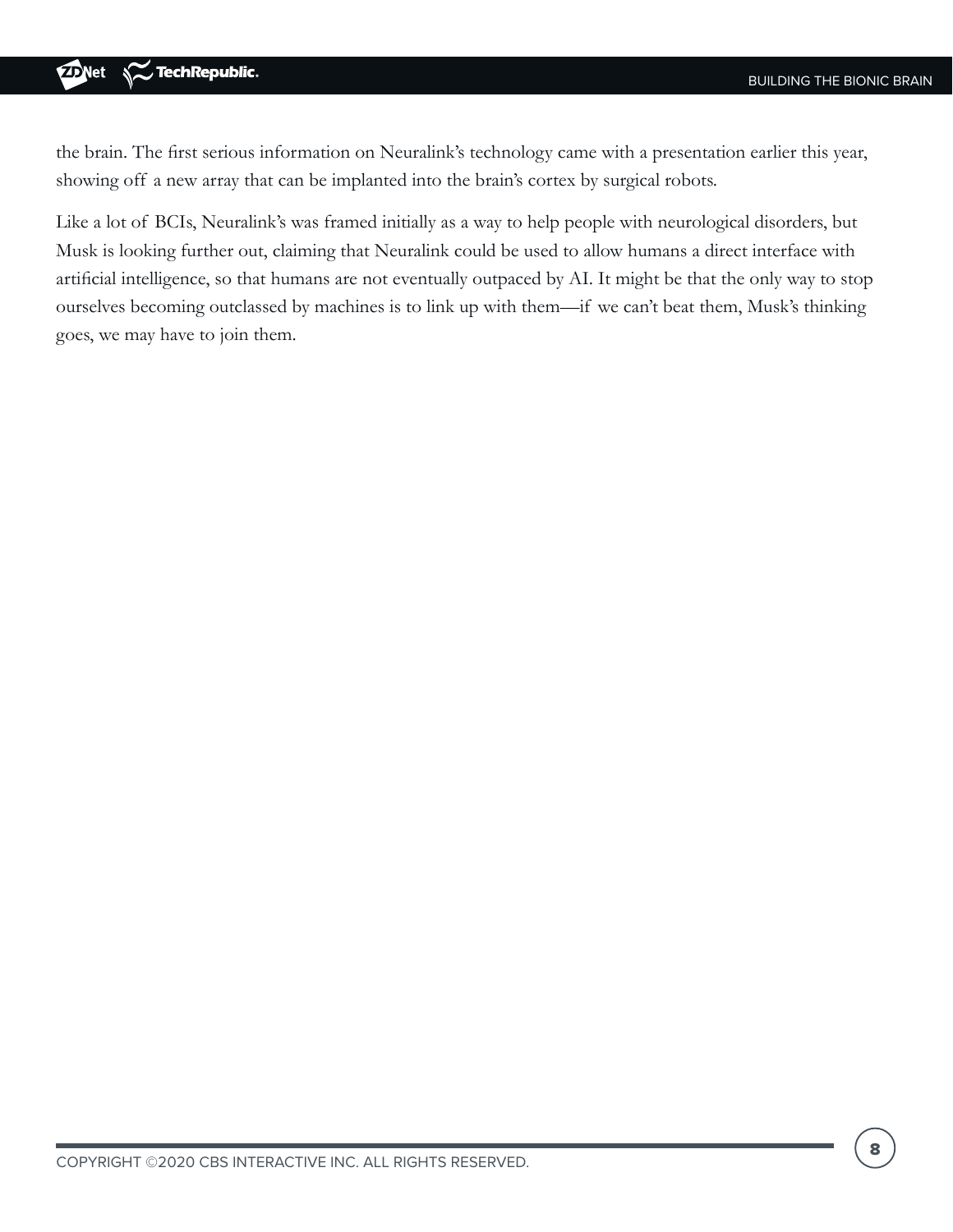# ELON MUSK'S NEURALINK EXPLAINED: GET READY TO MERGE YOUR MIND WITH A COMPUTER

Elon Musk's secretive startup has promised to connect humans and machines. Here's a look at how it might work - and the barriers it will need to overcome.

### BY: JO BEST

Neuralink is two-year-old startup that's yet to release a single product, but which is [promising](https://www.zdnet.com/article/wish-a-firmware-upgrade-could-make-you-smarter-thats-elon-musks-new-goal/)  [to build the technology to connect up human](https://www.zdnet.com/article/wish-a-firmware-upgrade-could-make-you-smarter-thats-elon-musks-new-goal/)  [brains](https://www.zdnet.com/article/wish-a-firmware-upgrade-could-make-you-smarter-thats-elon-musks-new-goal/) with computers.

If it was run by anyone other than Elon Musk, no one would give it a second look. But, with the entrepreneur behind Tesla and Hyperloop at its helm, could Neuralink be really about to deliver a way to merge humans and machines?

IMAGE: GETTY IMAGES/ISTOCKPHOTO IMAGE: GETTY IMAGES/ISTOCKPHOTO

Neuralink's stated goal is to develop ultra-high bandwidth brain computer interfaces to connect

humans and machines. The job listings—which are pretty much the only thing you'll find on the [company's sparse website—](https://www.neuralink.com/)give you a flavour of the challenge that Neuralink, which recently [reportedly](https://www.sec.gov/Archives/edgar/data/1708503/000170850319000001/xslFormDX01/primary_doc.xml)  [raised \\$39m in new funding](https://www.sec.gov/Archives/edgar/data/1708503/000170850319000001/xslFormDX01/primary_doc.xml), will face.

For example, the company is looking for an engineer to work on the development of materials and processing methods that "do not currently exist" as part of its plan to develop high-density, reliable neural interfaces that are at the ground level of brain computer linking.

"These materials directly interact with tissue to pick up and send brain signals, consequently, this work is a key component in the final product," says the job ad with a certain amount of understatement. Another of Neuralink's vacancies is for an optical engineer to develop custom optics and imaging systems used directly in its surgical robot (after all, what else would install a brain computer interface apart from a surgical robot?).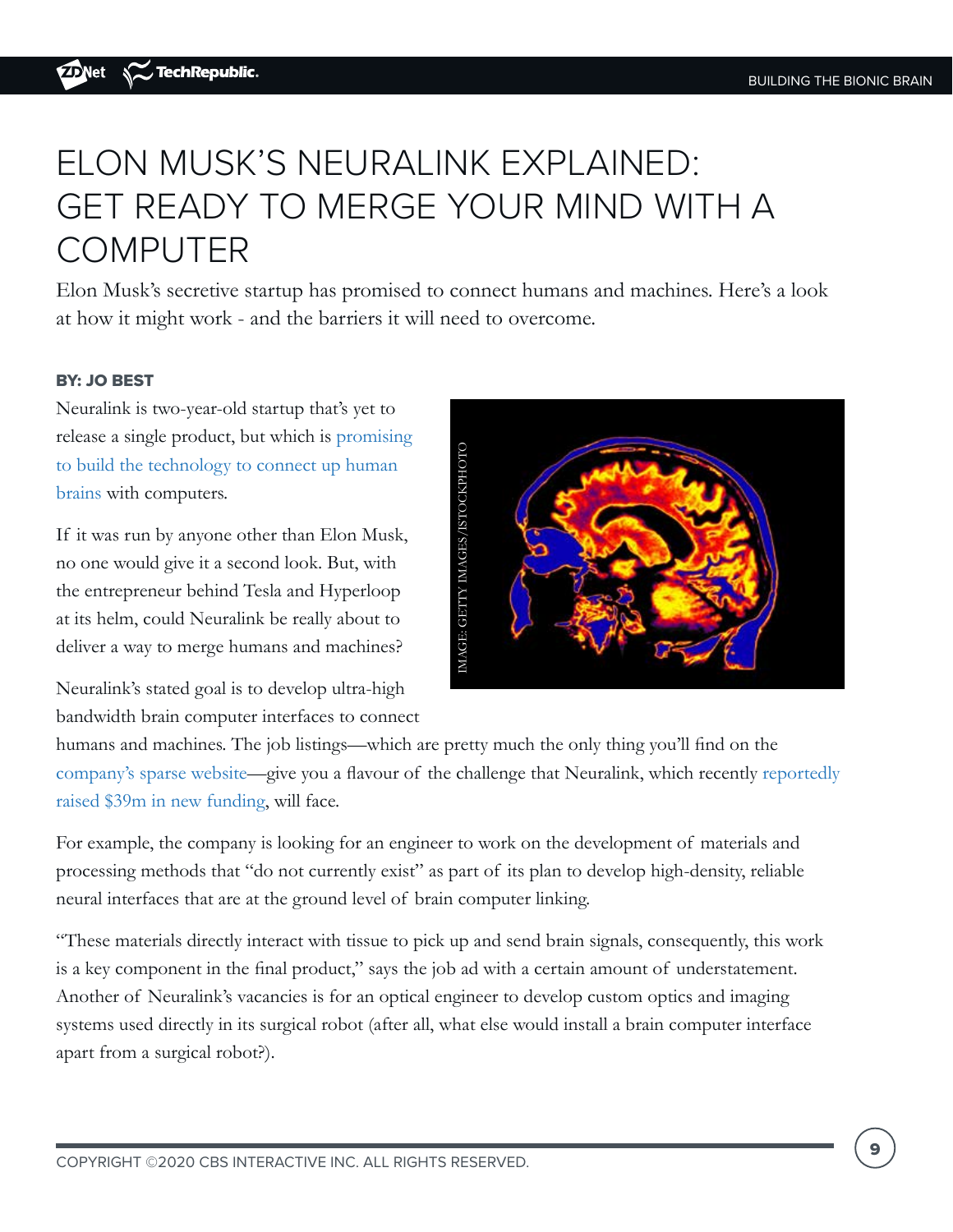In truth, the idea of [brain computer interfaces \(BCI\)](https://www.zdnet.com/article/10-years-from-now-your-brain-will-be-connected-your-computer/) isn't new: in recent decades, computing has increased in power while the complexity and use of medical technologies like EEG and MRI have increasingly revealed the physical workings of the thinking brain. As a result, the possibility of directly connecting a human brain to computers in the outside world became less sci-fi dream and more realistic tech prospect.

The quest to build a functioning brain computer interface has spawned numerous separate strands of research over the years, all seeking to find ways to translate human thoughts into computer commands without the need for a physical action.

So far, much of the work on systems that connect brains with electronics have been undertaken with a medical goal in mind. Some of the first brain computer interfaces were neuroprostheses—systems designed to help those with neurological impairments regain lost function. The first neuroprostheses were designed to replace impaired senses, [typically hearing](https://www.zdnet.com/article/fully-implantable-how-to-build-a-better-bionic-ear/) and, more recently, [elements of sight](https://www.zdnet.com/article/the-pioneering-bionic-eyes-restoring-sight-how-implantable-tech-is-fighting-blindness/).

Other research efforts have focused on restoring lost physical capabilities: for example, creating a brain computer that would allow someone with a spinal injury to grasp an object by controlling a robot arm, or move a cursor using only their brain's electrical signals.

The early part of Neuralink's work may advance on this. The company has suggested the first applications will be aimed at certain types of brain injuries, such as stroke, cancer, and congenital problems (while they've given no indication what type of congenital lesions they're thinking of, cerebral palsy might be a likely candidate). In all three, there are often areas of functional brain separated by islands of brain where the neural cabling has died, often due to a lack of blood supply.

One of the odd things about human nerves is they aren't great at recovering after injury, so that once a connection has been sufficiently severed, it's unlikely to regrow (this is one of the reasons why transplanting limbs has traditionally been a challenge for medicine.) However, if an artificial implant could allow the signal from one functional area of the brain to reach another by leapfrogging the dead area, it could enable people with brain injuries to recover capabilities that have been lost.

If function can't be restored—for example, in the case of quadriplegia—BCIs can still be useful. BCIs could, for example, enable people to control robot avatars of themselves to carry tasks they aren't able to, or effectively use their thoughts to control a web interface.

And those are not the only medical conditions with which brain computer interfaces could help: epilepsy too, has been suggested as a potential target and seems a good one given the condition is a disorder of electrical signalling within the brain, as has Parkinson's, where deep brain stimulation is already helping to tackle some of the symptoms of the disease.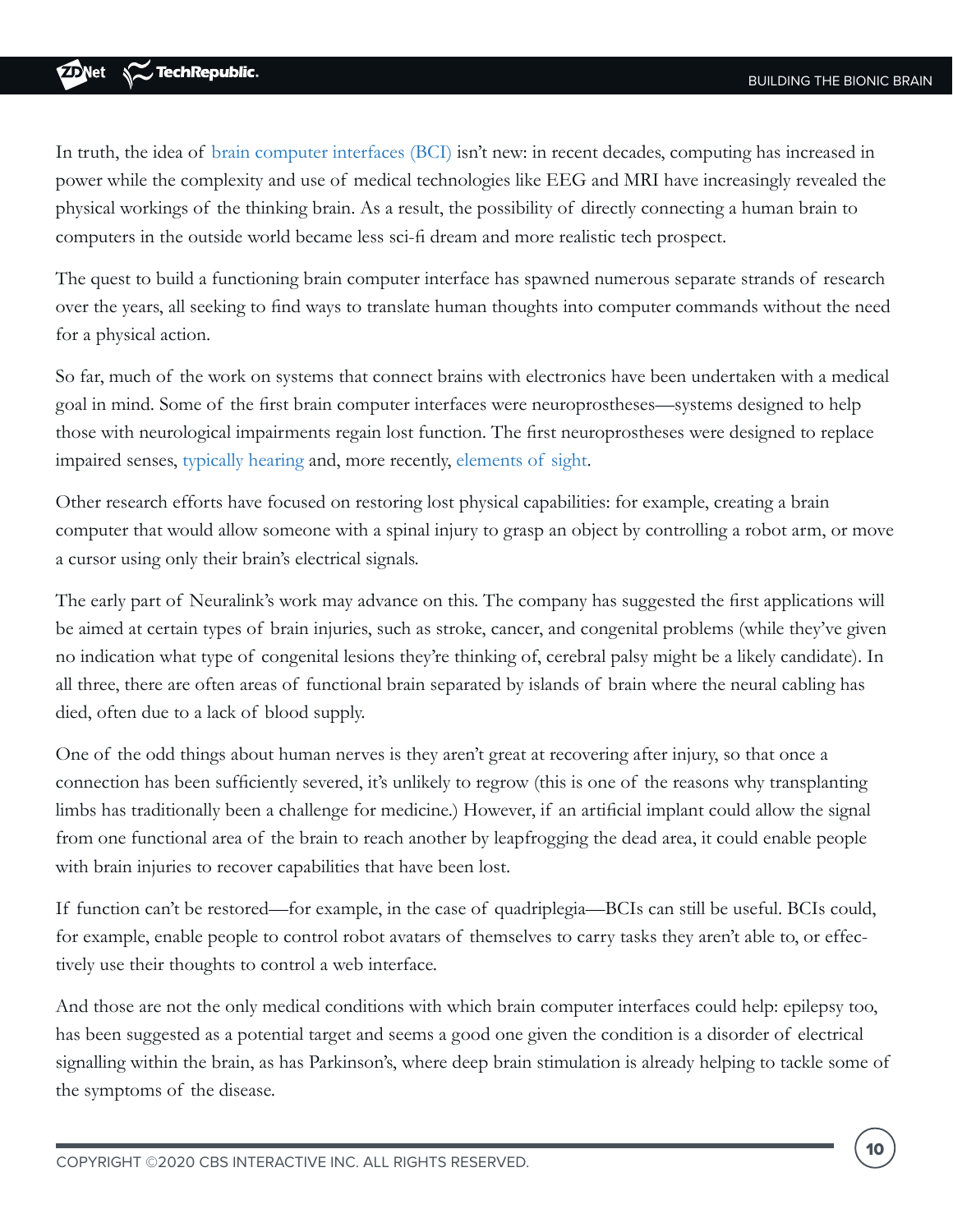It has also been suggested Neuralink's work could be used to help combat Alzheimer's dementia or the gradual fading of memory that comes with old age. Such conditions present a far more complex challenge for BCI companies: many of the conditions mentioned in connection with Neuralink are those where the problem is chiefly one of signalling (think of it as a condition where messages can't get from point A to point B because there's a break in the road). Alzheimer's dementia and age-related memory loss are due to far larger structural problems in the brain: brain matter itself atrophies, meaning the message can't get from point a to point b because there's just no road, or points to start with, for that matter. (Interestingly, the shrinkage that happens in old age is typically due to under-stimulation—and what could be more stimulating than having huge chunk of computing infrastructure permanently plugged into your grey matter?)

Medicine may have spurred the genesis of brain computer interfaces, but the field has already expanded outside of healthcare: brains have been used to [pilot drones,](http://braindronerace.com/#link=%7B%22role%22:%22standard%22,%22href%22:%22http://braindronerace.com/%22,%22target%22:%22%22,%22absolute%22:%22%22,%22linkText%22:%22pilot%20drones%22%7D) for example, and could one day end up being the way we control our smart homes.

But building a brain computer interface that allows you to do many things, rather than one that's used for a single application, could prove difficult, thanks to the limitations of both human and machine hardware. One of the greatest challenges that BCIs face is achieving a bidirectional information flow for multiple applications: human can talk to a machine, and the machine can talk back.

Ultimately, Neuralink is thinking much bigger, and going far beyond traditional medical technology. Longer term, the company wants to plumb in human intelligence to artificial intelligence, offering upgrades to everyday brains as a way of "democratising" smartness.

Musk has said before that he believes that AI is one of the greatest threats to humankind, and brain computer interfaces could be one way of tempering that threat—giving us a chance to keep up and even eventually become part of the super-intelligent AI, which is why a high bandwidth link is needed: to enable our minds to eventually communicate at the same pace as an AI.

Musk claimed late last year that Neuralink would unveil the first fruits of its work within months, and that work would "be better than anyone thinks is possible" (though it may be worth highlighting he did make that statement while smoking marijuana on the Joe Rogan radio show).

And when earlier this year he was asked for an update, Musk simply tweeted 'Coming soon'.

Despite Musk's promise of products on the horizon, there will likely be many, many years of work ahead before you'll be telepathically linked to your computer.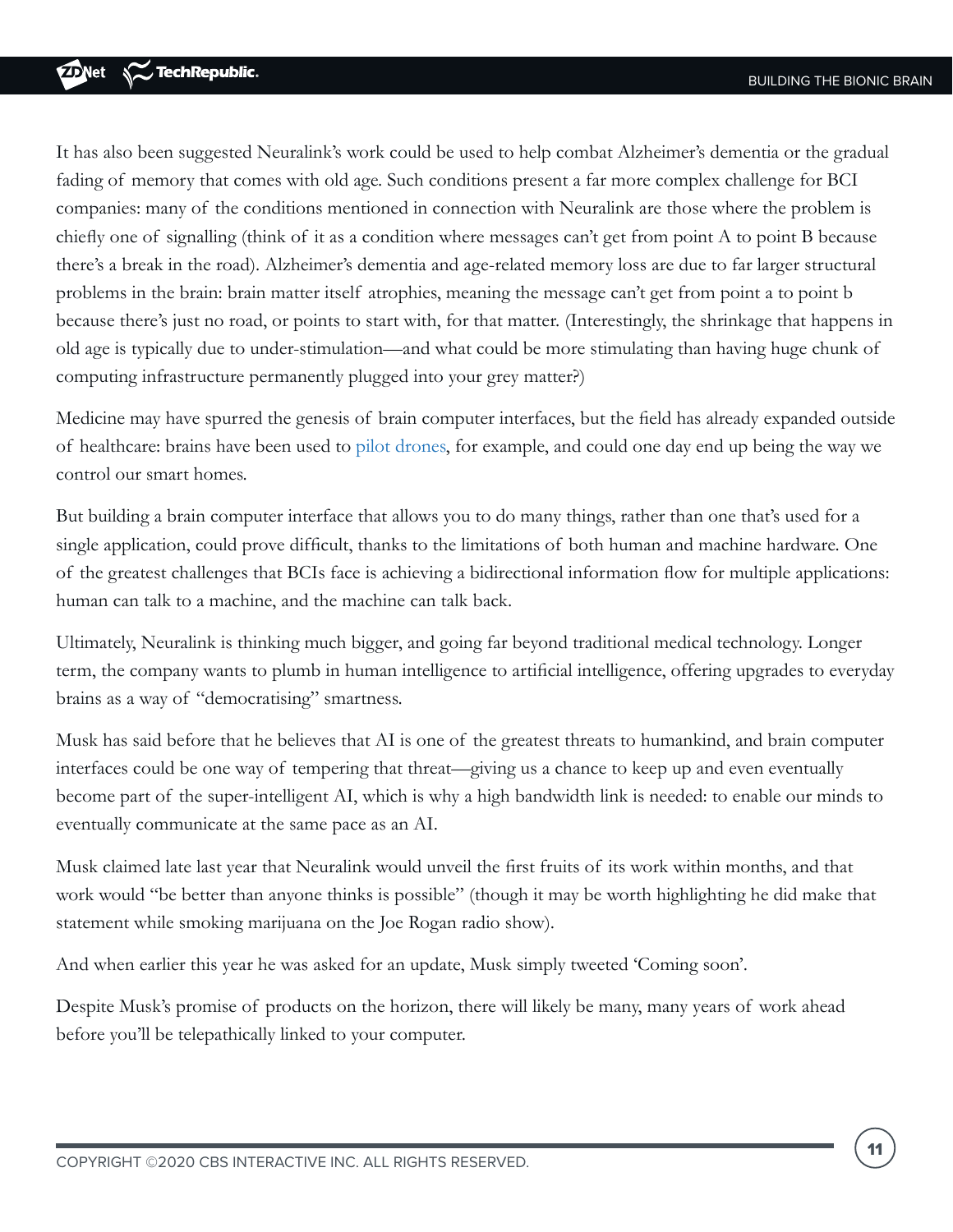Before any new medical tech can hit the market, particularly anything reaching the brain, there will need to be an extensive period of pre-market testing in the lab using animals.

Reports suggest that Neuralink had been looking to build a new HQ with room for [rodent testing](https://www.bloomberg.com/news/articles/2019-04-11/team-linked-to-elon-musk-neuralink-outline-brain-monitor-system). Rodents are typically used in neuroscience research due to structural similarities between rat and human brains—the Human Brain Project, a research effort to model the human brain in computing, has recently completed a [model of](https://www.humanbrainproject.eu/en/brain-simulation/whole-mouse-brain-model/#link=%7B%22role%22:%22standard%22,%22href%22:%22https://www.humanbrainproject.eu/en/brain-simulation/whole-mouse-brain-model/%22,%22target%22:%22%22,%22absolute%22:%22%22,%22linkText%22:%22model%20of%20the%20mouse%20brain%22%7D)  [the mouse brain](https://www.humanbrainproject.eu/en/brain-simulation/whole-mouse-brain-model/#link=%7B%22role%22:%22standard%22,%22href%22:%22https://www.humanbrainproject.eu/en/brain-simulation/whole-mouse-brain-model/%22,%22target%22:%22%22,%22absolute%22:%22%22,%22linkText%22:%22model%20of%20the%20mouse%20brain%22%7D). While the plans for the new HQ were apparently later ditched, the fact that the company was seeking a location suggests that the work has at least a degree of maturity to warrant testing. The company is [reportedly funding primate](https://www.humanbrainproject.eu/en/brain-simulation/whole-mouse-brain-model/#link=%7B%22role%22:%22standard%22,%22href%22:%22https://www.humanbrainproject.eu/en/brain-simulation/whole-mouse-brain-model/%22,%22target%22:%22%22,%22absolute%22:%22%22,%22linkText%22:%22model%20of%20the%20mouse%20brain%22%7D) research at the University of California, though the scope of the work is being kept under wraps.

One of the major issues that Neuralink will have to tackle is that existing brain computer interfaces are unidirectional and single application: in the case of artificial ears, information from the outside world is carried to the brain for the task of hearing; in the case of the thought-controlled robot, the information goes the other way to enable movement. Enabling bidirectional interfaces would prove challenging for both human and machine.

"It's very challenging to do from the machine side and even from the human side. If I want to change a channel on the TV, I have to imagine myself changing the channel, and if I want to close the door, I have to imagine another action within my brain to close the door. Just changing that imagination is very difficult to do quickly and it's very tiring as well—after 20 minutes you'll feel very fatigued because you're not used to doing that," Dr Marvin Andujar, assistant professor and director of the Neuro-Machine Interaction research lab at the University of South Florida, says.

To be able to control even a universal remote, say, would require humans to undertake a huge shift in thinking. "If we would like to control machines with our brains, it's very difficult for a human to do that right now because we're not trained like that to use our brain in that perspective—we'd need a lot of training to be able to use that type of technology," he added. It would be particular tricky for older people—children's neural plasticity, natural creativity and curiosity would mean they'd be likely to adapt to new interfaces far more easily.

While Musk hasn't been forthcoming about the nature of the product(s) that Neuralink is working on, he has discussed the need for a type of 'neural lace'—a nod to the Iain M Banks Culture novels where brain computer interfaces are common. Neural lace could work as "a digital layer above the cortex... just as your cortex works symbiotically with your limbic system, a third digital layer could work symbiotically with the rest of you," Musk has said.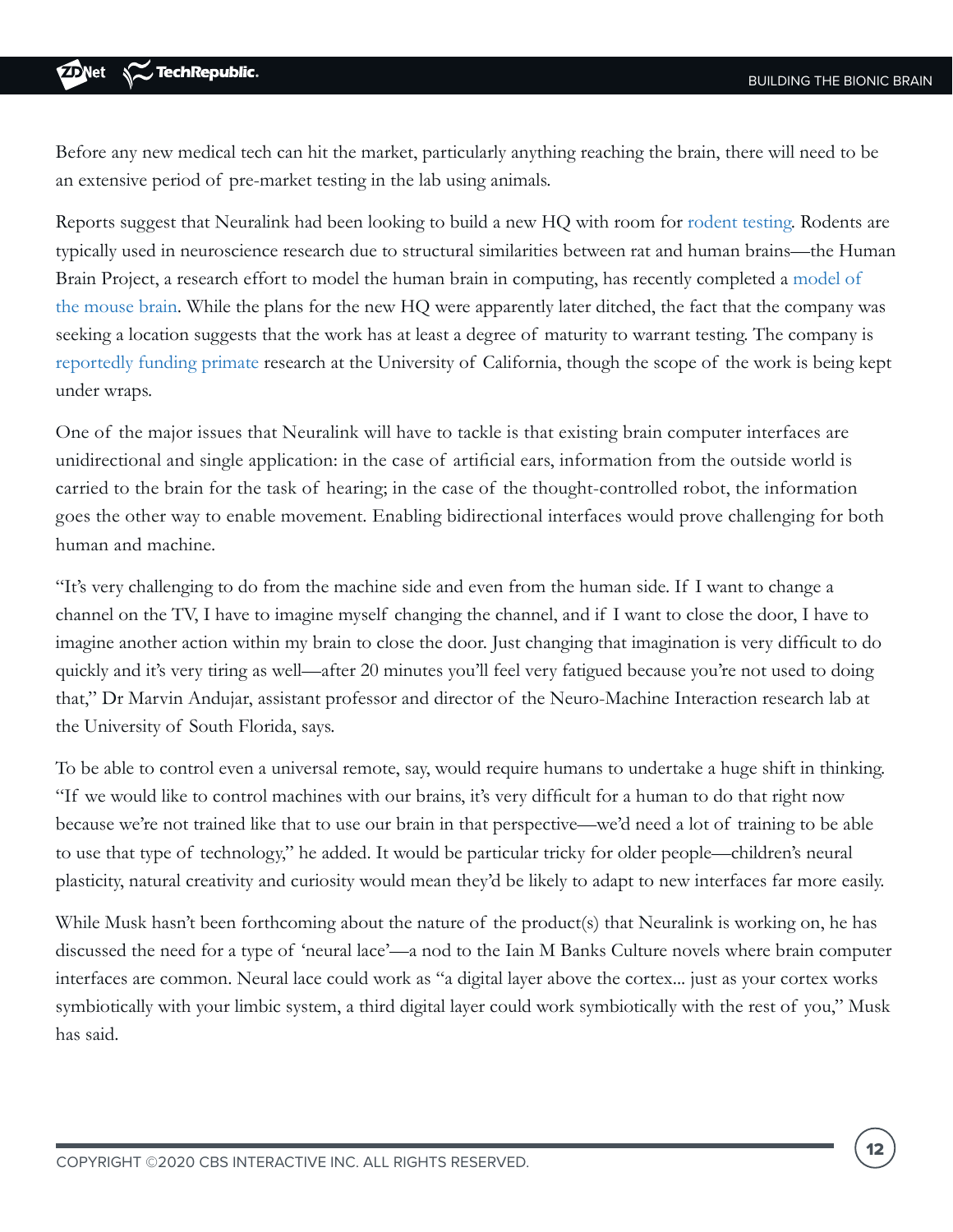Musk suggested that neural lace wouldn't necessarily mean brain surgery, and that it could be conveyed to the brain via the body's arteries or veins. There are already drugs that are programmed to travel through the bloodstream, but only activate once they've crossed the blood-brain barrier: it's not so far-fetched that suitable small electronics could also only switch on once they reach the brain.

For now, however, there are two main schools of thought on how to get the brain part and the computer part of the BCI to talk to each other. Under the invasive approach, the skull is opened up and electrodes are implanted onto the surface of the brain; under the non-invasive approach, the electrodes sit on the skull, and there's no surgery required.

Musk may hope for a blood-transmitted system, but it appears that Neuralink is looking towards a good old-fashioned invasive approach. Researchers associated with the company published a paper describing a system that would insert flexible polymer probes into the brain using a robotic insertion device described as a "sewing machine". The system has already been demonstrated on a rat, [according to the paper,](https://www.biorxiv.org/content/10.1101/578542v1.full#link=%7B%22role%22:%22standard%22,%22href%22:%22https://www.biorxiv.org/content/10.1101/578542v1.full%22,%22target%22:%22%22,%22absolute%22:%22%22,%22linkText%22:%22according%20to%20the%20paper%22%7D) and used to record outputs from its brain.

However, the brain is a dense piece of matter, housing billions of neurons. For a multi-application brain computer interface to work, the interface would need to potentially access or interpret signals from all of them (certain neurones are thought to be exclusively dedicated to specific [individuals including celebrities,](https://www.newscientist.com/article/dn7567-why-your-brain-has-a-jennifer-aniston-cell/#link=%7B%22role%22:%22standard%22,%22href%22:%22https://www.newscientist.com/article/dn7567-why-your-brain-has-a-jennifer-aniston-cell/%22,%22target%22:%22%22,%22absolute%22:%22%22,%22linkText%22:%22individuals%20including%20celebrities%22%7D) for example). Accessing an individual neuron is a problem neuroscientists haven't cracked, let alone technology companies.

Pleasingly to our egos but problematically for programmers, each of our brains is unique in its electrical signals, meaning a BCI for one individual might not work for another. "For each person, we have our own unique brainwaves—it's like our own biometrics. It's going to make it very difficult to make a universal machine," Andujar says.

One interesting and thorny problem about building brain computer interfaces is that the human brain is as much a mystery as the depths of the oceans: while some parts of it have been well mapped, others are still opaque to science. That doesn't necessarily present as great a problem to brain computer interfaces as it might, however: in fact, brain computer interfaces are shedding light on the workings of the black box that is the human brain.

"We're learning more about how to control tools with the brain and we're learning more about how the brain works itself," Dr Jason Connolly, an assistant professor in the Department of Psychology at Durham University working on brain computer interfaces, said. As researchers begin to harness and interpret signals from the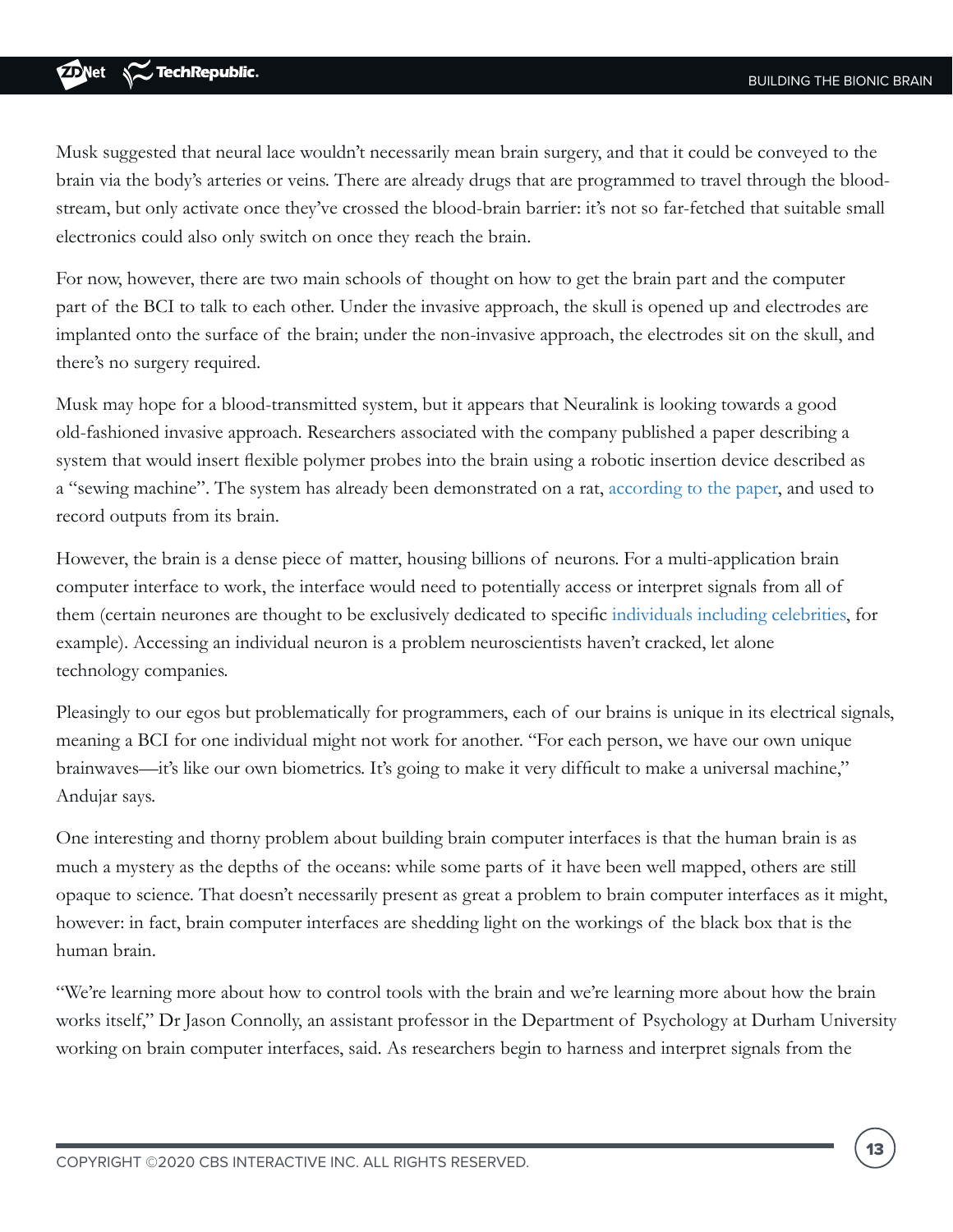prefrontal cortex—one of the regions of the brain responsible for higher-level cognitions—and how that translates into actions, "that's also going to back-propagate and teach us about how the prefrontal lobe itself works".

But it's not just a question of better understanding our own wiring, we'll need to get higher powered electronics before BCIs can become commonplace. Ultimately, BCIs will need to be so simple they can be "controlled by a computer, iPad, or anything like that by an everyday person. That's the issue—basically developing a deep neural network to analyse the data. Now you can do it on a laptop—it's got to have a very good, very fast GPU, but you can do it. But if you want to make [a BCI] mobile, you want to make it down to the level of a phone or tablet to do the processing, at the moment we're not there yet. As computers move forward, I think that problem will be solved as well," Connolly said.

In the future, brain computer interfaces could ultimately allow the human brain to patch into artificial intelligences and other resources, giving the brain's computing power almost limitless upgrade potential. Would we use it to give ourselves da Vinci-style intelligence, or just upgrade to be the best Fortnite player the world has ever seen? Hopefully patching our brains into computers will not only bring us artificial intelligence, but artificial wisdom with it.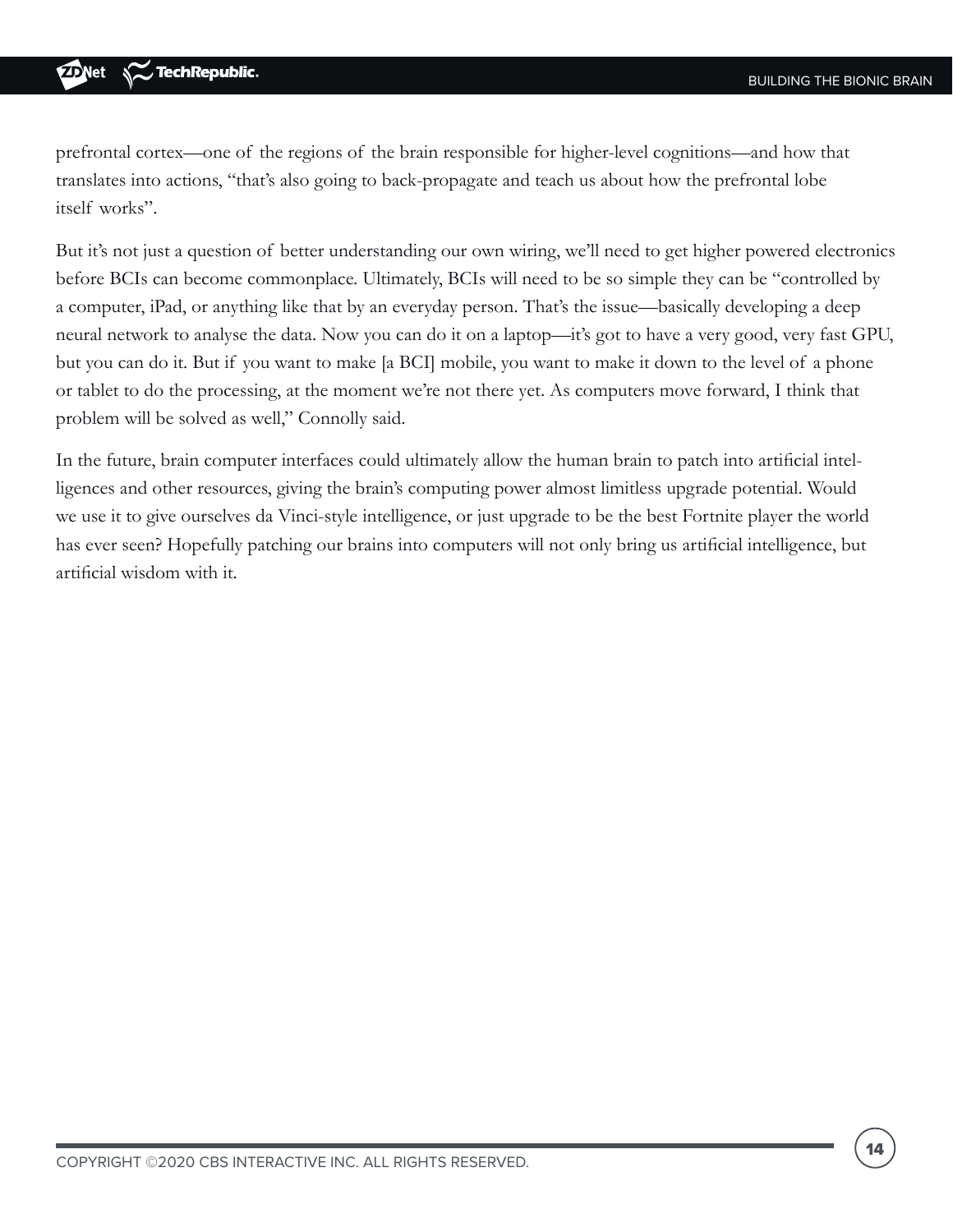# FACEBOOK'S 'MIND-READING' TECH STARTUP DEAL COULD COMPLETELY CHANGE HOW WE CONTROL COMPUTERS

Facebook's latest foray into brain computer interfaces is a reflection of the changing nature of hardware and how we interact with it.

### BY: JO BEST

Earlier this week, Facebook announced it was acquiring CTRL-labs. The deal was variously reported as either the social media giant acquiring a "mind-reading tech company" or an outfit that makes "neural wristbands". In fact, the reality is much more complex—and could potentially signal the start of a complete overhaul of how we interact with technology.



The size of the acquisition hasn't been disclosed, but [CNBC reported](https://www.cnbc.com/2019/09/23/facebook-announces-acquisition-of-brain-computing-start-up-ctrl-labs.html) it was worth between \$500m and \$1bn, citing sources familiar with the deal. It may seem like a lot of money for a company whose [developer kit](https://www.ctrl-labs.com/ctrl-kit/) is less than a year old, but Facebook isn't shy of taking expensive punts on what it believes are the frontrunners in emerging technologies—take its [\\$2bn acquisition of VR gaming company Oculus Rift,](https://www.zdnet.com/article/facebooks-latest-multi-billion-buy-3d-gaming-company-oculus/) for example.

So what's the CTRL-labs' appeal for Facebook?

CTRL-labs is one of the growing number of companies in a space known variously as brain computer interfaces (BCIs) or brain machine interfaces (BMIs).

"We spend a lot of time trying to get our technology to do what we want, rather than enjoying the people around us. We know there are more natural, intuitive ways to interact with devices and technology. And we want to build them. It's why we've agreed to acquire CTRL-labs. They will be joining our Facebook Reality Labs team where we hope to build this kind of technology, at scale, and get it into consumer products faster,"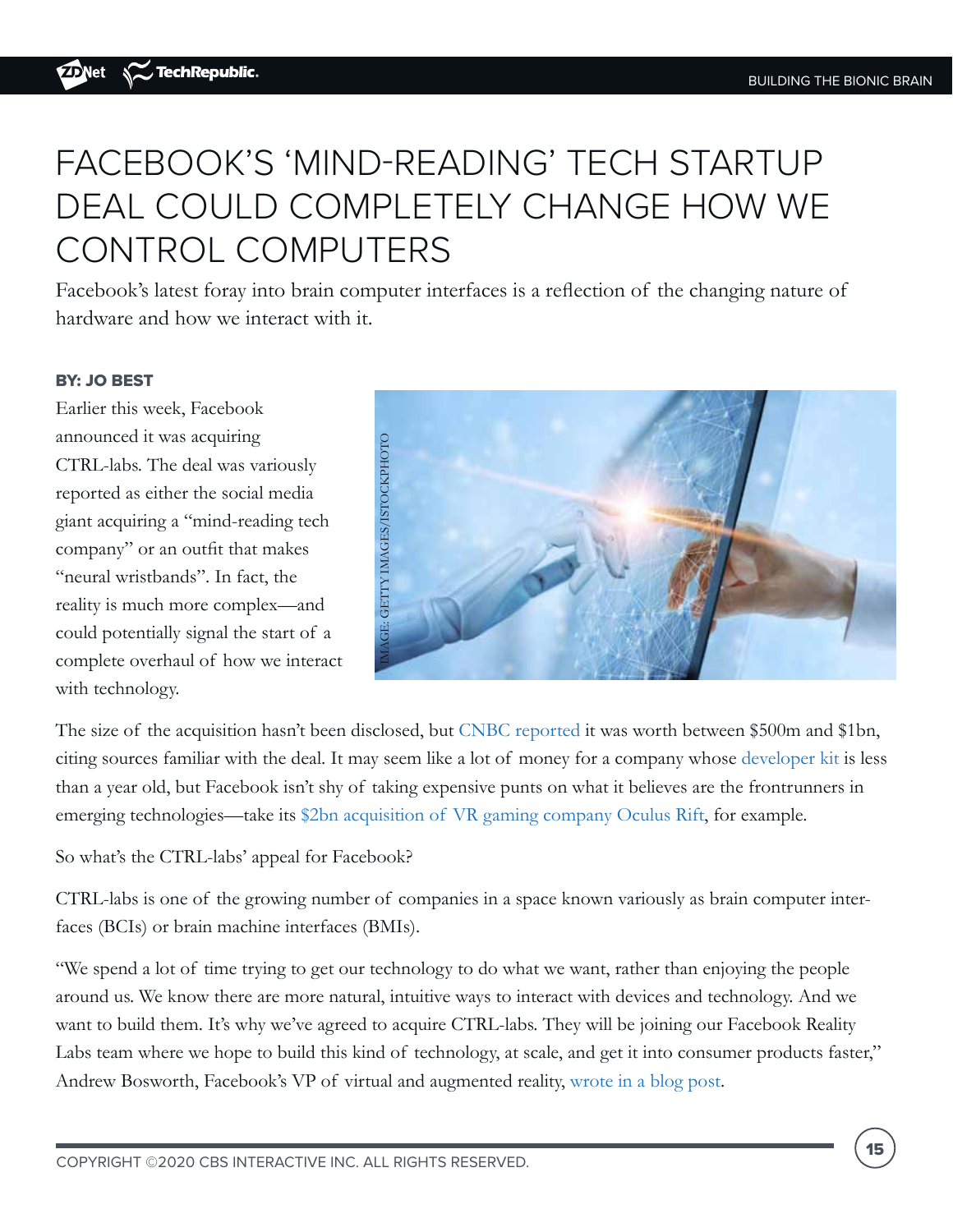"The vision for this work is a wristband that lets people control their devices as a natural extension of movement," he said.

As every generation of technology has been subject to a shift in input mechanisms—from the keyboard to the mouse to touchscreen to voice—CTRL-labs hopes it's identified the next major way we'll be interacting with our technology: hands-free gestures.

Typically, BCI systems use either chips implanted in the brain, or electrode-carrying caps worn on the scalp, to collect signals from the brain and translate them into emotional states, communications, or the user's intended movements. CTRL-labs is focusing on the latter, but it's doing it in a different way to many of its competitors. While non-invasive BCIs (those that don't involve a chip directly implanted in the brain) typically use EEG to gather data, CTRL-labs uses EMG. EEG (electroencephalography) measures electrical signals in the brain, while EMG (electromyography) measures those same impulses as they travel down the nerves in the body.

And, rather than use head-worn gear to pick up neural signals, CTRL-labs uses devices worn on the wrist to pick up the neural signals as they arrive at the muscles in the users' hands.

"If you think of your arms and hands as the pipe of information from your brain to the world, the primary way we as humans affect control in the world and make big changes is by moving our muscles, and in particular, our hands. The technology is a way of capturing that information, decoding it, understanding it, and then short-circuiting the path that we currently use to interact with technology," Adam Berenzweig, head of R&D at CTRL-labs, told ZDNet earlier this month.

CTRL-labs' bracelets will gather signals that control hand movements, and pass them onto whichever computer system is connected. "We're cutting out that middleman and decoding neural signals to do whatever you want to do with machines," Berenzweig added.

How might that work in the real world? People using VR could control their systems using their natural movements, rather than carry separate handheld controllers, or people using headsets like Google Glass could navigate with a simple flick of a finger. Gamers and office workers alike could do away with hardware like joypads and mice in favour of making a few gestures—like a touchscreen, but with no need for touch of any kind. In essence, every piece of technology becomes hands-free. For those imagining a Minority Report style future of exaggerated hand-waving, fear not—the system can pick up "tiny wiggles" as much as larger gestures.

"Each of those stages [of technology development] has a new human computer interface paradigm shift… We believe this input technology we have is a perfect fit to be the input for wearable computing, where your hands are the best controllers. You have your hands on all the time, and you don't need another device—you have your own abilities with high precision, high dexterity, expressive hand movements," Berenzweig said.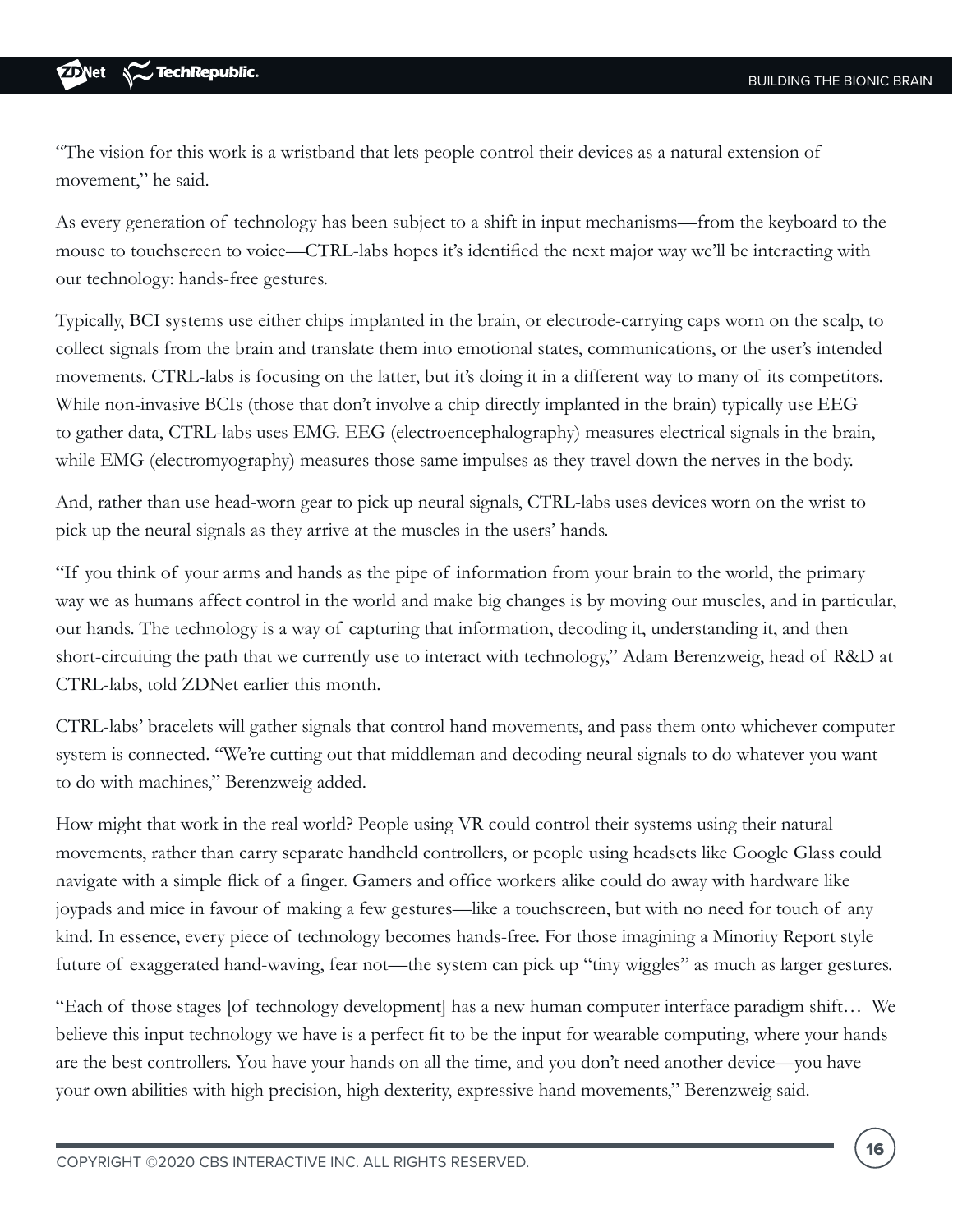<span id="page-16-0"></span>"The modern VR systems are just great, they're visually beautiful and immersive, you put on a headset and you're feel like you're there and then you still have these sticks where your hands should be. The input side is lagging behind the visual side," Berenzweig added.

While CTRL-labs' likely interest for Facebook is VR—the startup will join Facebook's VR unit—the social network's interest in brain machine interface extends well beyond its latest purchase. In 2017, it was reported the company had a team of 60 people [working on brain computer interfaces](https://www.theguardian.com/technology/2017/apr/19/facebook-mind-reading-technology-f8) to [allow people to type at 100](https://www.zdnet.com/article/facebook-wants-to-help-you-communicate-directly-from-your-brain-via-non-invasive-sensors/)  [words a minute just using brain signals.](https://www.zdnet.com/article/facebook-wants-to-help-you-communicate-directly-from-your-brain-via-non-invasive-sensors/)

In July of this year, the company [posted an update on the project,](https://tech.fb.com/imagining-a-new-interface-hands-free-communication-without-saying-a-word/) saying it had a functioning system, but one which recorded only a small set of words and phrases. While it's a separate strand of BCI research to CTRL-labs' own, the two are both subject to a common driver: the ability to help those with nerve damage to communicate again. In the case of Facebook's thought-typing program, researchers had previously worked on helping those with locked-in syndrome to communicate and were researching how to help people [with neural](https://tech.fb.com/imagining-a-new-interface-hands-free-communication-without-saying-a-word/)  [conditions speak again using BCIs;](https://tech.fb.com/imagining-a-new-interface-hands-free-communication-without-saying-a-word/) for CTRL-labs, the device could potentially be used to help those with damage to their nerve pathways overcome paralysis.

"I think this technology is going to have a big impact on people's lives as an assistive device across a pretty wide range of pathologies and ways in which people struggle with using their hands or motor impairment. It's not our focus as a company—we're focused on a mass consumer market, and think about the technology as something that billions of people would be using on a daily basis—but we're aware of all these quite enticing and impactful clinical applications," Berenzweig said.

As long as there are some intact connections from the brain to the muscles of the hands, the CTRL-Labs system should be able to work. "We have partnerships with clinical research labs and we have a board of advisors with a number of research neuroscientists who are beginning to use this in their labs, and this hopefully this will lead into other products and clinical work," he said.

"As far as what kinds of things this could be used to address, [it could include] stuff like muscular dystrophy, MS, ALS, Parkinson's—anything where there's an impairment but the nerves are intact and functioning to some degree," said Berenzweig, adding that the system could also potentially be used in stroke rehabilitation.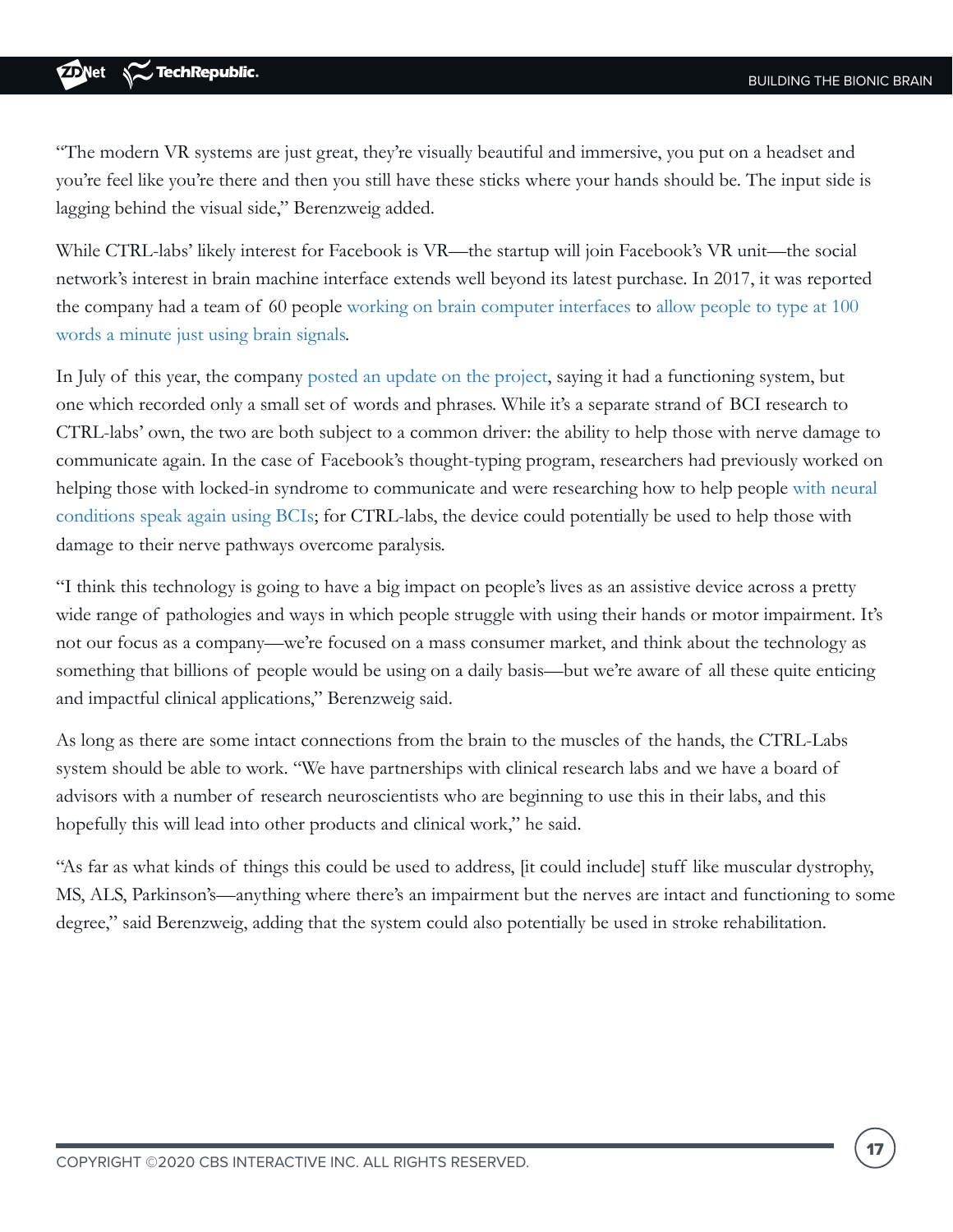# MIND-READING SYSTEMS: SEVEN WAYS BRAIN COMPUTER INTERFACES ARE ALREADY CHANGING THE WORLD

From helping people regain their independence to updating Facebook faster, here are some of the ways brain computer interfaces are being trialled and implemented today.

### BY: JO BEST

[Neuralink may be one of the](https://www.zdnet.com/article/elon-musks-neuralink-explained-get-ready-to-merge-your-mind-with-a-computer/) 

[best-known](https://www.zdnet.com/article/elon-musks-neuralink-explained-get-ready-to-merge-your-mind-with-a-computer/) brain computer interface companies in the world right now, but everyone from big tech to tiny startups and neuroscience researchers are working on projects aimed at linking human minds to computers.

Here are some of the experimental and real-world applications they've come up with so far.



### FIGHTING PARALYSIS

When Ian Burkhart had a diving accident aged 19, he lost the use of his hands and legs. Now, thanks to a BCI, he's able to perform seven different movements with his hand, and even play [Guitar Hero.](https://www.sciencemag.org/news/2016/04/brain-implant-helps-quadriplegic-play-guitar-hero)

Burkhart has had an electrode array implanted in his motor cortex—and a separate 'sleeve' that can pass on neural signals to his arms to tell them to move—for over five years, making him one of the longest-standing users of invasive BCIs in the world.

Battelle, the company behind the BCI system, started its work using the technology to overcome spinal injuries several years earlier. There are 5.5 million Americans living with paralysis.

"The aim of the programme was to develop neural-bypass technology that can connect the brain to the hand or the limb that controls, and bypassing the injury to the spinal cord," says Gaurav Sharma, senior research scientist at Battelle.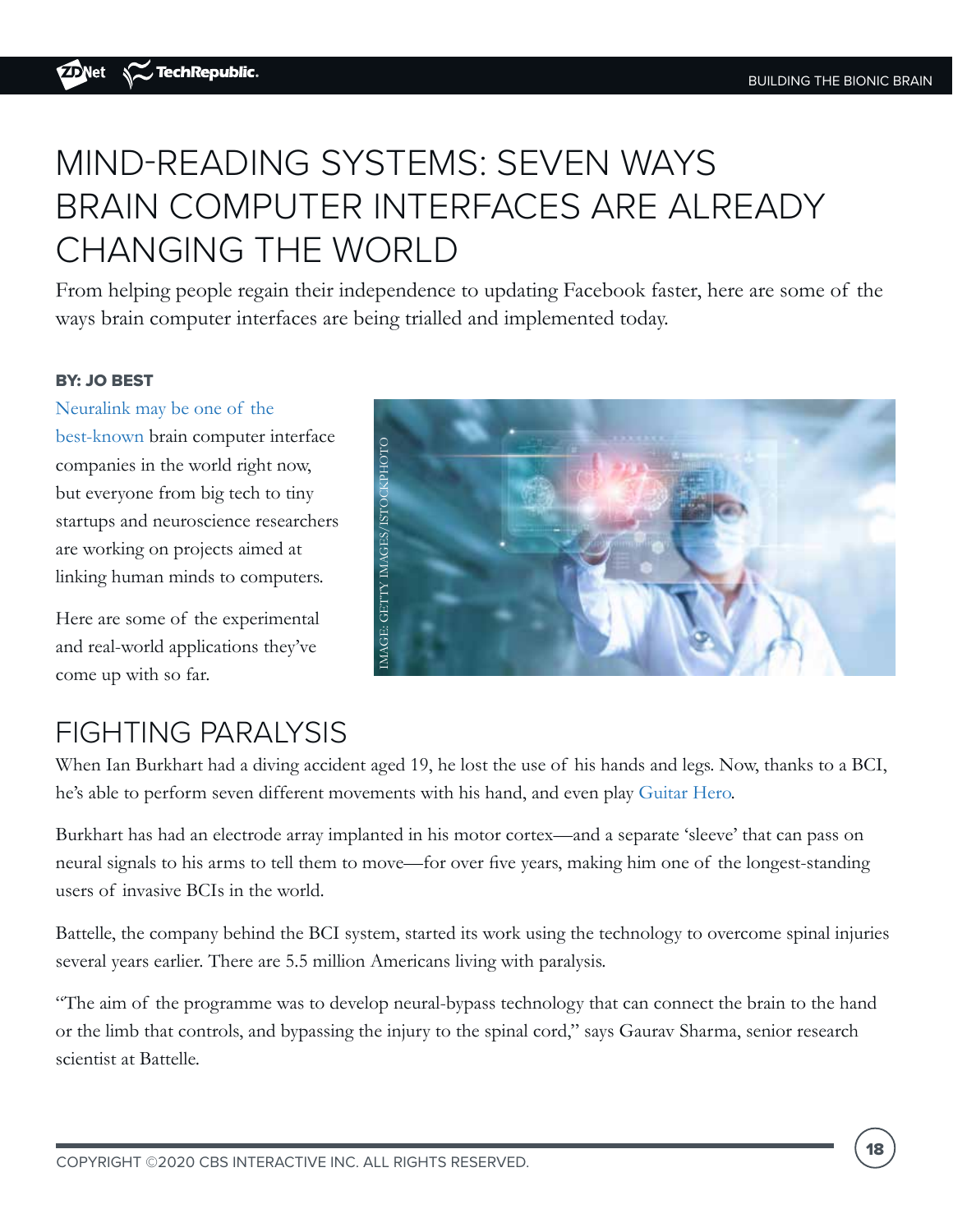Now, when Burkhart thinks about moving his hand, the electrical impulses in the motor cortex of his brain—the area that controls conscious muscle movements—are passed directly to the muscles in his hand, leapfrogging the severed nerves in his spine, which are incapable of passing on the messages from the brain themselves due to his injury.

Since using the BCI, Burkhart has moved out from his parents' house, and now lives alone; the amount of time he needs help from a caregiver has also been cut from 12 hours to four hours a day.

Burkhart's motor abilities have also improved even when he's not using the BCI. "Over the last five years he's been using the system, his ability to manipulate objects on his own *without* using the system has improved remarkably... He will tell you he's more coordinated when he's using his own hand to do things—he can open a doorknob, which he wasn't able to do earlier, and he can very easily manipulate his phone," says Sharma.

### UPDATING YOUR SOCIALS

Social networks thrive on data, and what better source of fresh, personalised data than the human brain? Facebook has already been working on technology to allow [people to type just by thinking.](https://www.zdnet.com/article/type-with-your-mind-weve-achieved-a-first-in-brain-computer-research-says-facebook/) The uses of the technology for the company are obvious: what better way to sidestep the onerous process of, er, picking up your smartphone to post a status update, when you could just think it and have it appear on your feed instead?

There may be an upside for humanity nonetheless: as well as Facebook staffers, the researchers working on the project at the University of California, San Francisco are aiming to use the technology to help people with brain damage recover their ability to speak. The technology underpinning Facebook's effort is high-density electrocorticography (ECoG)—to train the system up, subjects are asked questions with ECoG monitoring, and their neural signals are then [matched from the brain to particular speech](https://www.nature.com/articles/s41467-019-10994-4). The first fruits of Facebook's research have been revealed, demonstrating a working system that is able to recognise a few words and phrases from signals from the brain's speech centre.

### CREATING MUSIC THERAPY

[A collaboration](https://theconversation.com/our-brain-computer-interfacing-technology-uses-music-to-make-people-happy-119496) between researchers—including neuroscientists, biomedical engineers, and musicians—has been looking at the potential for BCIs to be used with music. They are working on a system that could analyse a person's emotional state using their neural signals, and then automatically develop an appropriate piece of music. For example, if you're feeling down, the system's algorithms could write you a piece of music to help lift your mood.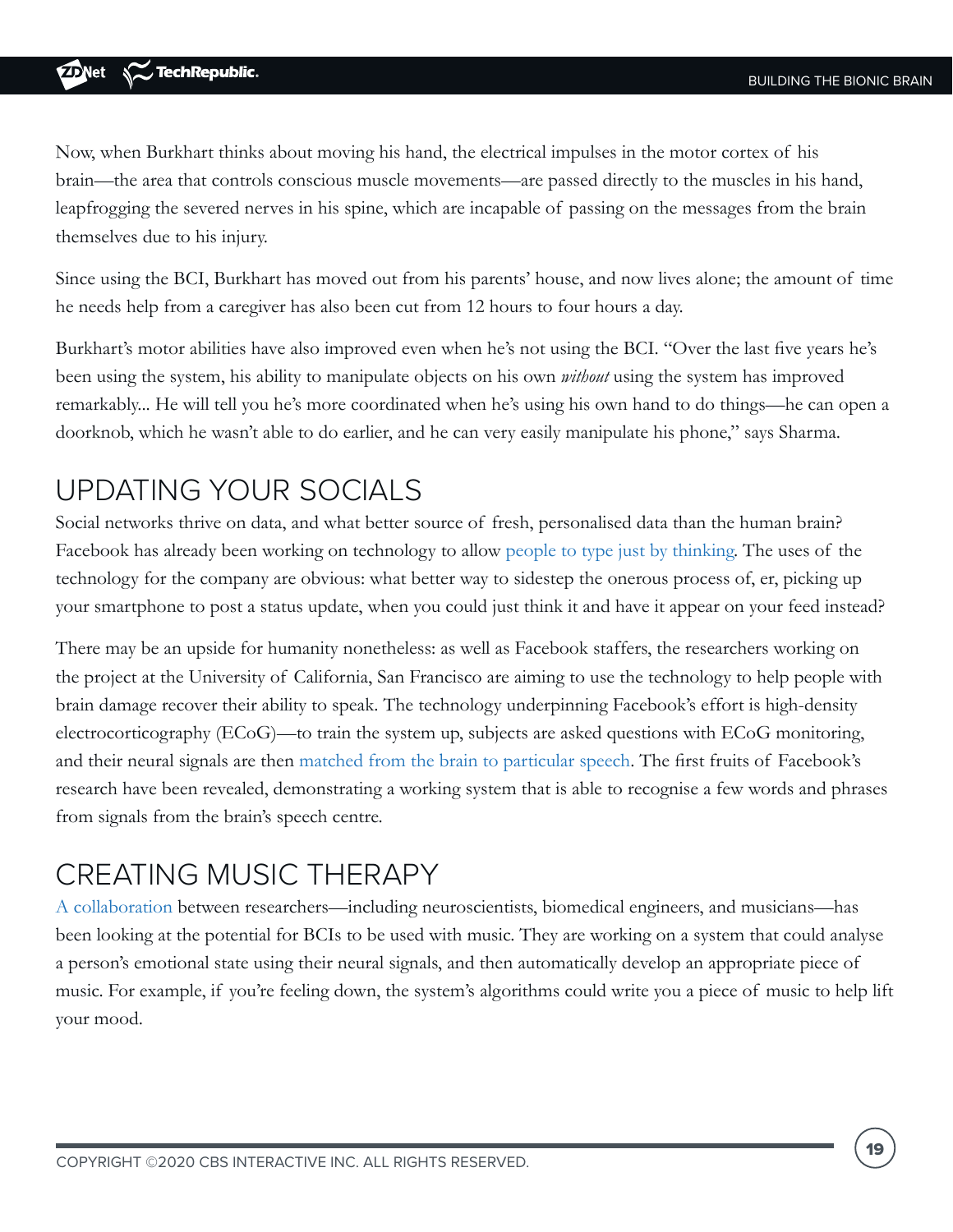The system has been tested on healthy volunteers, as well as on one individual with the neurodegenerative condition Huntington's disease, which causes depression and low mood.

"Part of the reason someone might have a music therapy session is because they have trouble understanding their own emotions or expressing their own emotions, so the idea is to use music and the skills of the therapist, and potentially this device is better in helping them understand their emotions," says Ian Daly, lecturer at the University of Essex's School of Computer Science and Electronic Engineering.

### TELEPATHIC TETRIS

Using BCIs for gaming is one thing, but using them for collaborative gaming? Yep, that's possible too. Arguably more a brain-computer-brain interface than a brain computer one, recent research published by the University of Washington allowed three people to play a Tetris-type game by networking their brains.

The game was the culmination of years of work on machine learning to decode someone's intended movements from an EEG. "There was a question that came up which was, if the signal that you extract is being sent to a robotic device or cursor on a screen, what if you could send that signal directly to a person's brain?" says Rajesh Rao, professor at the University of Washington's Paul G. Allen School of Computer Science & Engineering and a co-director of the university's Center for Neurotechnology.

The game, called BrainNet, requires a collaborative effort between three players to rotate onscreen blocks until they fit into differently shaped gaps below. Two players could see both the gap and block but not rotate the block, while one could rotate the block but not see the gap. To instruct another person to rotate a block, a player would concentrate on the word 'yes' or 'no' on a screen, each linked to an LED flashing at a different rate. EEG caps would read the brain activity corresponding to the particular light, and pass it on to the other player's cap, generating a flash in their field of vision for 'yes' and no flash for 'no', using a technology called transcranial magnetic stimulation. By working together, the teams were able to succeed 80% of the time.

The project was inspired by previous work on brain computer interfaces that aimed to help people with paralysis operate prosthetics, and see if it could be taken to the next level by connecting up the brains of more than one person. "Potentially one could have a proof of concept demonstration of computer-assisted telepathy, or brain-to-brain communication. We asked the question, can we go beyond two people to a network of people, reading from and writing into the brain?" Rao says.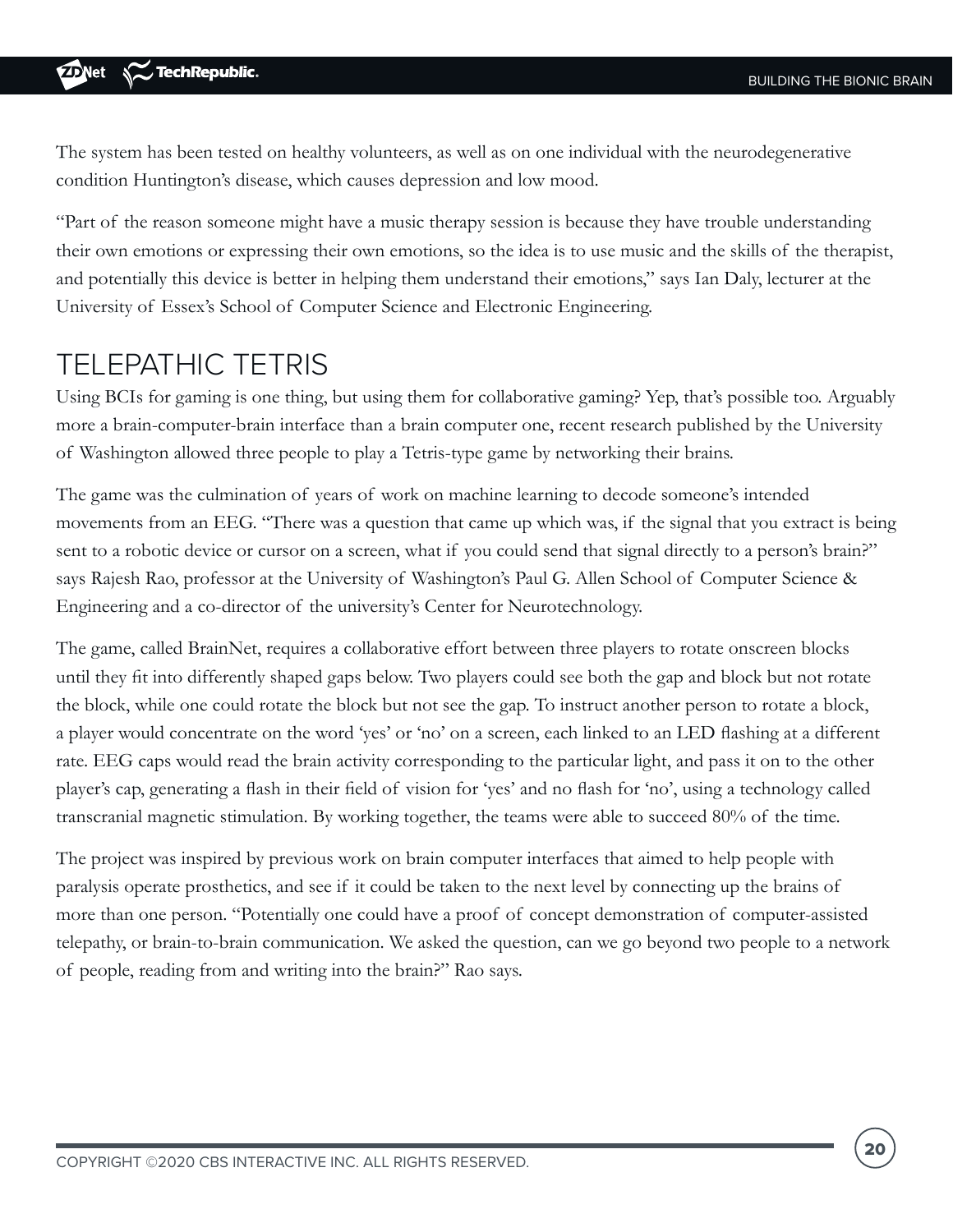### HEALTH AND SAFETY GONE MIND

Neurable's technology is designed to measure emotion, interpret intent and allow people to control their environment using their thoughts. One of Neurable's focuses is virtual reality, for uses including training up staff. By training workers in a simulated environment and measuring their emotional response, employers can gauge their performance and emotional response, and adapt the training as necessary.

"The training space is very interesting. A lot of it's done in virtual reality, a lot of companies are exploring how to make their training more efficient and more successful, and also safer—if you're going to do a dangerous task on an oil rig or a power line, training people in a virtual space is much better to start with, rather than start with the situation and hope they don't get hurt," Jamie Alders, VP of product at Neurable, told ZDNet.

### OVERCOMING REPETITIVE STRAIN INJURY

For most office workers, a desk job means using a computer for hours on end every day—and using a computer for hours every day means repetitive strain injury (RSI). Could BCIs offer a more ergonomic way of using technology?

CTRL-labs hopes so: it uses sensing bracelets that detect EMG (electromyography) activity to pick up intended movements in the hands, and relay it to external systems. The bracelet picks up the neural signal sent from the brain and then uses that signal to control a device. One area where this technology could be useful is in VR and AR, where users currently have to make do with controllers with too many buttons that they can't see.

It's a vision that's appealed to one of the biggest names in tech: Facebook acquired the company in September.

Facebook and CTRL-labs' vision for gesture-controlled tech might have a knock on effect on users' health: by using your hands freely in space to control your hardware, rather than another piece of hardware, there should be fewer aches and pains that go alongside using technology.

"Ergonomics is not the most pressing health issue in the world, but millions of people have RSI and that actually affects them on a daily basis and they have to stop working and typing… I think this technology will go the other way; we will adapt to what the person wants to do and it has the possibility to be a much more comfortable and natural way to interact with technology," says Adam Berenzweig, head of R&D at CTRL-labs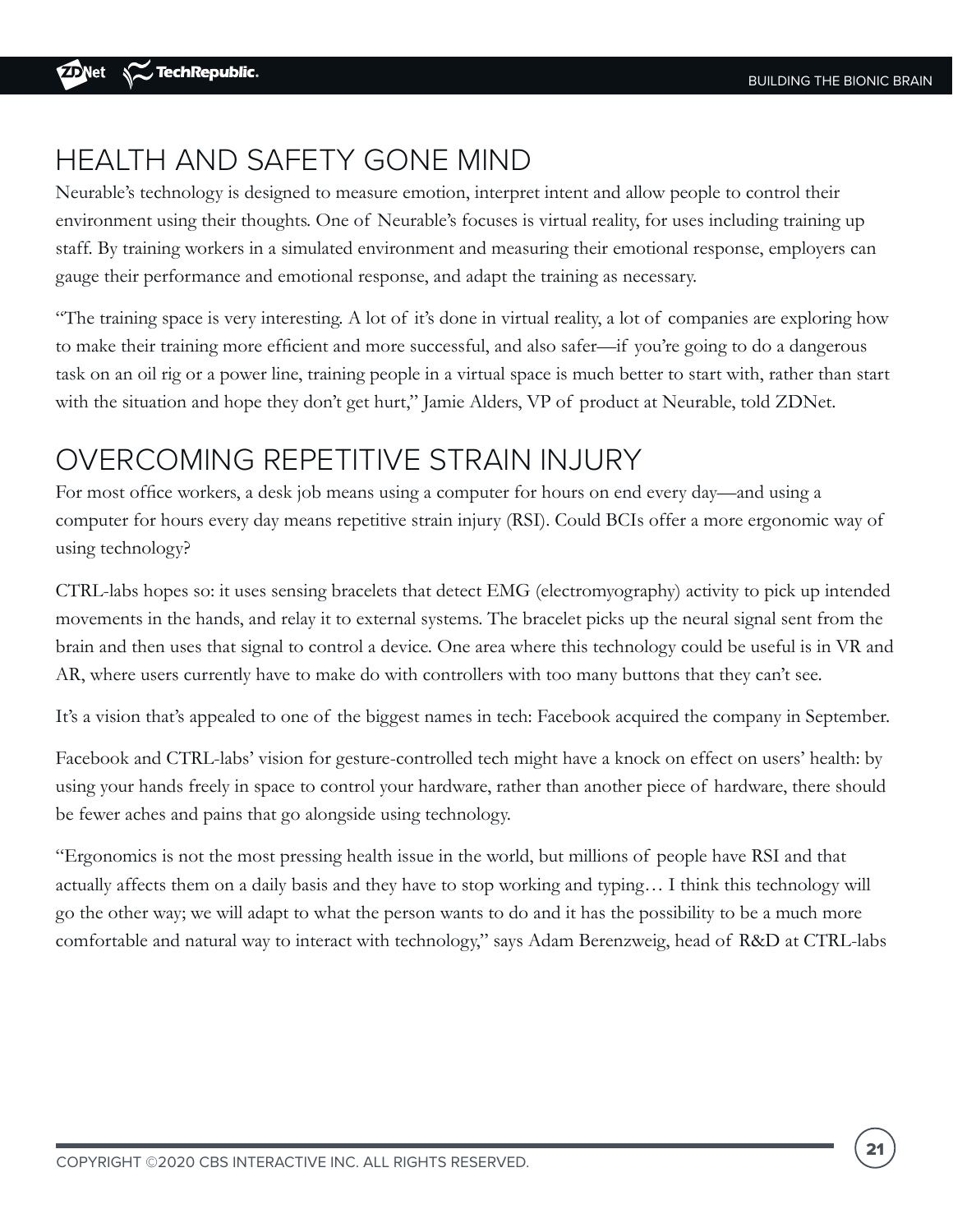### HELPING PEOPLE WITH LOCKED-IN SYNDROME **COMMUNICATE**

People with locked-in syndrome are entirely mentally aware, but can move none, or almost none, of their muscles. They can't speak or write; their ability to communicate with the outside world is limited to perhaps moving an eyelid or a single finger when asked a question.

BCIs are opening up new options for those with locked-in syndrome to communicate more fully, being able to use their brain signals to choose letters in order to write messages, send emails and respond to questions.

A variety of methods have been used to pick up the brain signals of people with locked-in syndrome, [including](https://www.zdnet.com/article/mind-reading-made-possible-how-people-that-cant-talk-can-communicate-by-thought-alone/)  [NIRS optodes](https://www.zdnet.com/article/mind-reading-made-possible-how-people-that-cant-talk-can-communicate-by-thought-alone/), which pick up metabolic activity in the brain, and [intracortical local field potentials](https://journals.physiology.org/doi/full/10.1152/jn.00493.2017), which read electrical activity.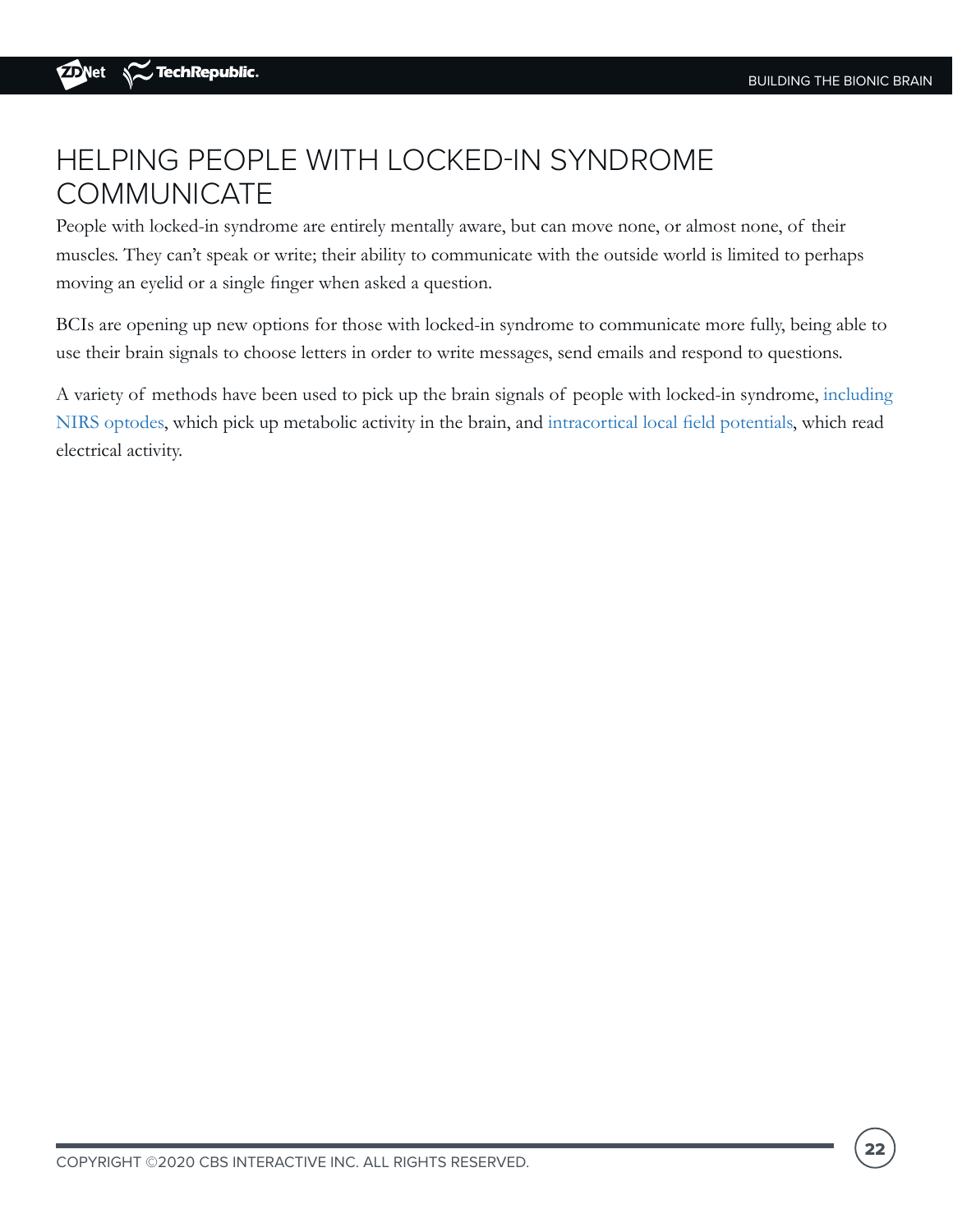# MIND-READING TECHNOLOGY IS EVERYONE'S NEXT BIG SECURITY NIGHTMARE

While the hardware can be made as secure as possible, turning our thoughts into a digital form will put them at risk just like any other data.

### BY: JO BEST

Technology allowing our thoughts and feelings to be translated into a digital form—and shared—is already a reality. Brain computer interfaces (BCI) allow us to connect our minds to computers for some limited purposes, and big tech companies including Facebook and many startups want to make this technology commonplace.

For those of you terrified by the prospect of technology recording and broadcasting—your opinions of the boss, your secret fears, or anything else—relax.



At least, for now.

BCIs are currently not sophisticated enough to collect such granular information. The data they can gather is more based around measuring the physical movements people want to make or their emotional state. But, as machine-learning algorithms become more sophisticated and BCI hardware becomes more capable, it may be possible to read thoughts with greater precision.

There are currently two approaches to connecting up the human brain to external computing systems, invasive and non-invasive.

Non-invasive systems read neural signals through the scalp, typically using EEG, the same technologies used by neurologists to interpret the brain's electrical impulses in order to diagnose epilepsy. Non-invasive systems can also transmit information back into the brain with techniques like transcranial magnetic stimulation, again already in use by medics.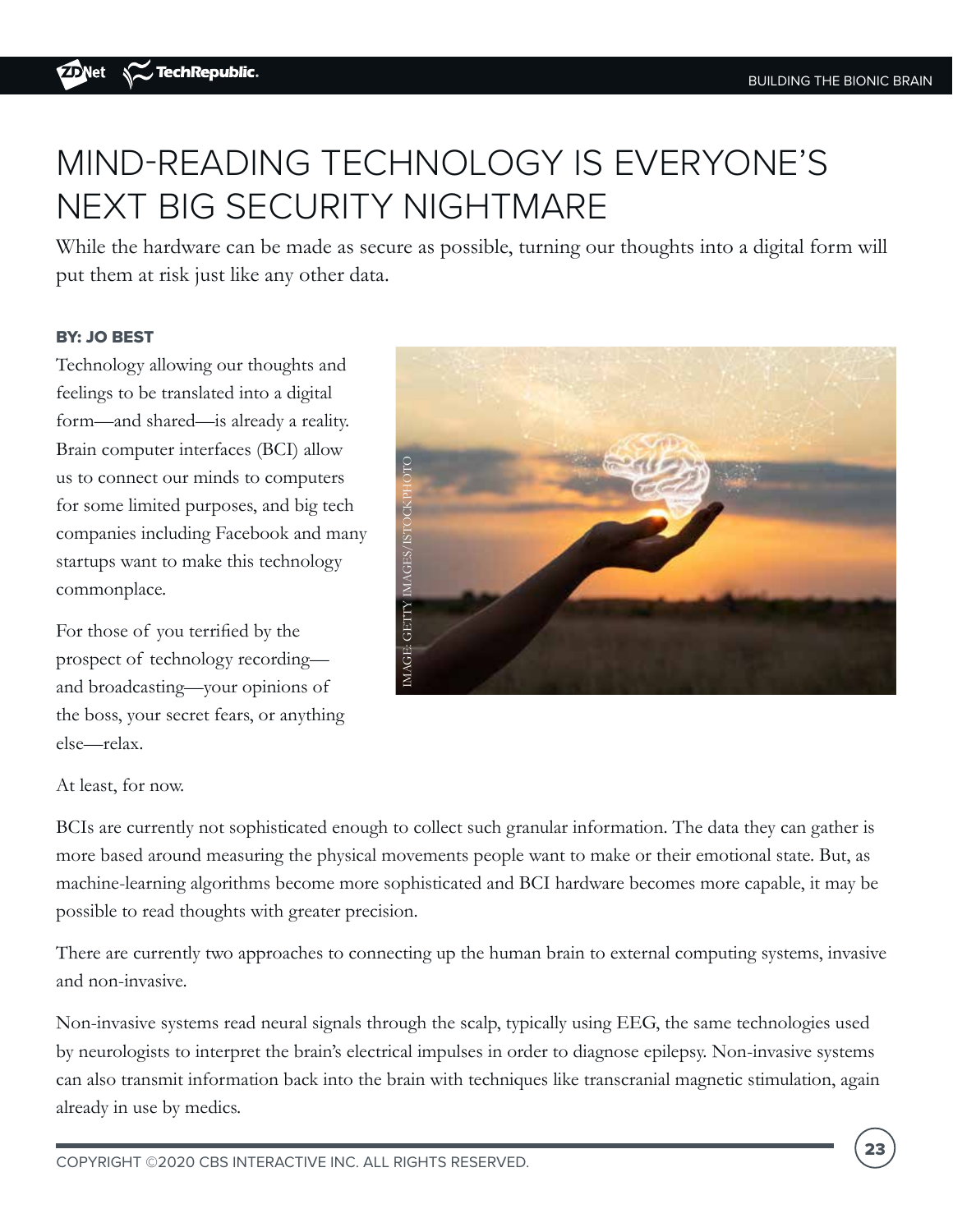Invasive systems, meanwhile, involve direct contact between the brain and electrodes, and are being used experimentally to help people that have experienced paralysis to operate prostheses, like robotic limbs, or to aid people with hearing or sight problems to recover some element of the sense they've lost.

Clearly, there are more immediate hazards to invasive systems: surgery always brings risks, particularly where the delicate tissue of the brain is concerned. So given the risks involved, why choose an invasive system over a non-invasive system—why put electronics into your grey matter itself? As ever, there's a trade-off to be had. Invasive systems cut out the clutter and make it easier to decode what's going on in the brain.

Non-invasive systems use the likes of EEG to read brain activity, which need millions of neurones acting in sync with each other to give a usable idea of what's going on in the brain by creating a large enough electrical field that can be detected outside the surface of the scalp. But it's a very crude measure.

"It's the equivalent of standing outside a football stadium and trying to work out what's going on in the game just by listening to the cheers. You can get a picture of some of the big events, but it's difficult to get fine-grained information," says Ian Daly, lecturer at the University of Essex's School of Computer Science and Electronic Engineering.

Invasive systems, however, are in direct contact with the neurones—so even though they may only gather a signal from a hundred neurones, that signal is clear enough to give an insight into the thought process travelling through it.

Take Ian Burkhart, a man with paraplegia who regained some function of arms using a neurosleeve and software by US-based BCI company Battelle, as well as a Utah Array implanted into his brain. Typically, the thought required to move an arm is the job of thousands of neurones; Burkhart can move the Battelle system with just a few tens of neurones after training himself to use the system. "Our brain has 98 billion neurones, the motor cortex has 1.2 billion responsible for hand or limb movements. We are recording from less than 100," says Gaurav Sharma, senior research scientist at Battelle.

To date, most uses of invasive systems have been aimed at helping people with paralysis to move their limbs once again; the greater risks of invasive systems can be worth the payoff for them.

As such, for consumer-tech applications, the short to medium term future of BCIs is likely to be non-invasive.

While non-invasive systems may not match the accuracy of their invasive counterparts, there are new technological avenues opening up that could help researchers level-up non-invasive systems. For example, progress in machine learning is helping scientists better separate the signals from the noise, meaning the accuracy of non-invasive systems will only increase in future.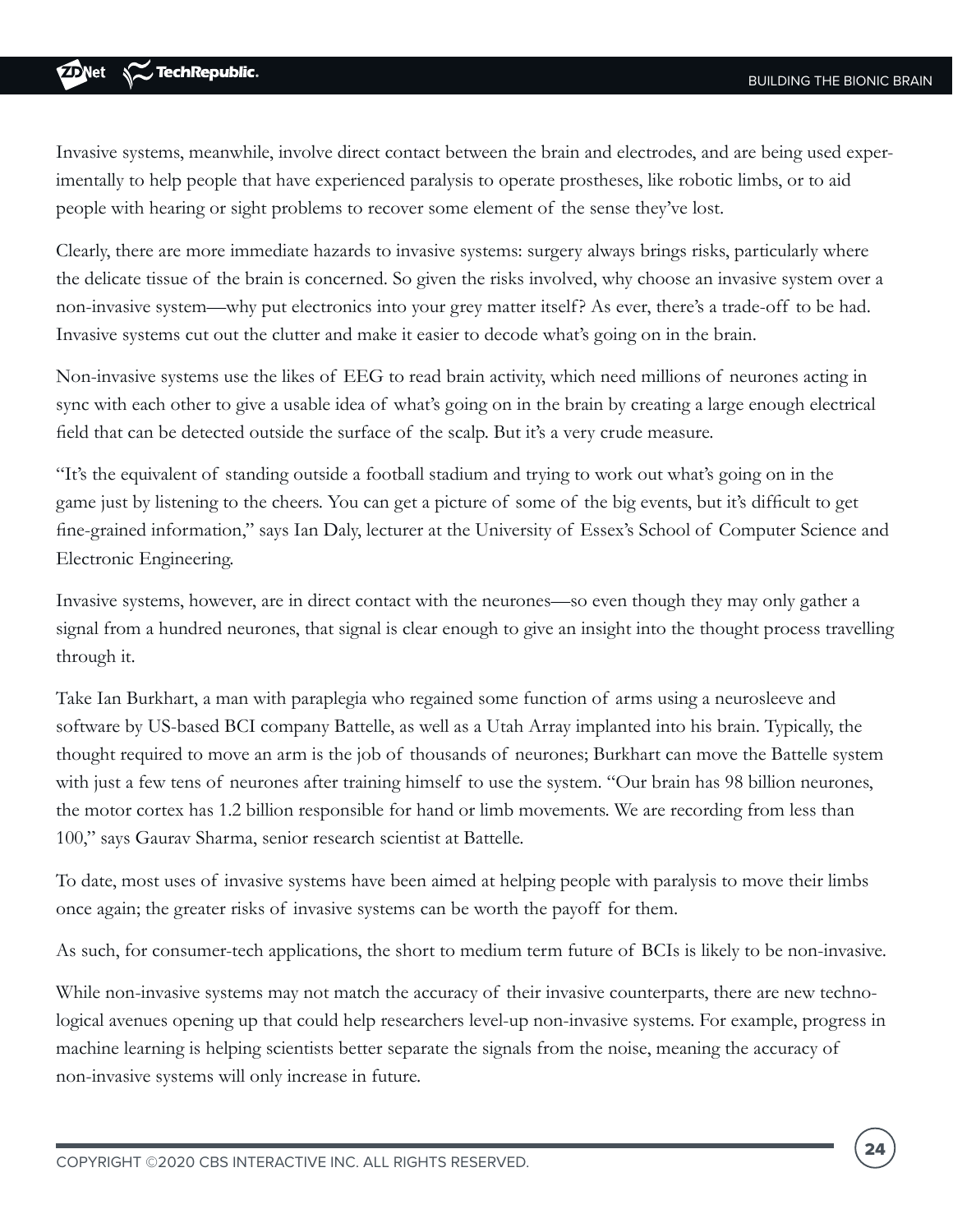As well as software improvements, additional scanning types are beginning to be used by BCI systems: focused ultrasound and transcranial direct-current stimulation, for example, might offer a new way to read brain signals.

Others believe that existing non-invasive technologies can deliver the same brain-reading capabilities as invasive systems—at least when it comes to motor control.

New York-based CTRL Labs for example uses EMG (electromyography), which reads the electrical activity in skeletal muscle and is used by neurologists to detect nerve performance in the limbs and elsewhere. CTRL Labs makes wrist bands that measure electrical impulses, known as action potentials, in neurones within muscles, and models them in software. When you move your hand, the CTRL Labs system translates that as a hand movement, including its direction, strength and type. It was acquired by Facebook earlier this month.

"We believe that if what you're interested in doing is control you can get all the signal you want and get it more easily through non-invasive means", Adam Berenzweig, head of R&D at CTRL Labs, told ZDNet earlier this month.

"The signal you want is available on surface EMG if you do it well enough, and more than that, the signal is easier to get because in the cortex, all the billions of neurones in the brain are interfering and are noise," says Berenzweig. So if all you're interested in is picking up movement signals from the brain, in most people, non-invasive systems might still do the trick.

While invasive systems will continue to be used by those with the greatest amount to gain from BCIs, such as people with spinal injuries or neurological conditions like Parkinson's disease, broader uptake among consumers is likely to be concentrated on non-invasive systems.

Because reading signals from the brain through the scalp requires direct contact between the skin and the electrodes, it makes unwanted reading of anyone's thoughts at source unlikely and highly noticeable—you'd expect most people would be aware of a stranger unexpectedly touching their head, especially with a set of electrodes. Mind reading at source would be too easy to detect.

That said, once the data is collected by BCI and passed on to other software, it's just as secure as any other set of information. In the wake of many, many data breaches it's clear there are no guarantees that sensitive information is better protected than other kinds of data.

Finding out that your information has been accessed by a data breach is never pleasant, but that someone could have been browsing your thoughts patterns or emotional states? It doesn't bear thinking about.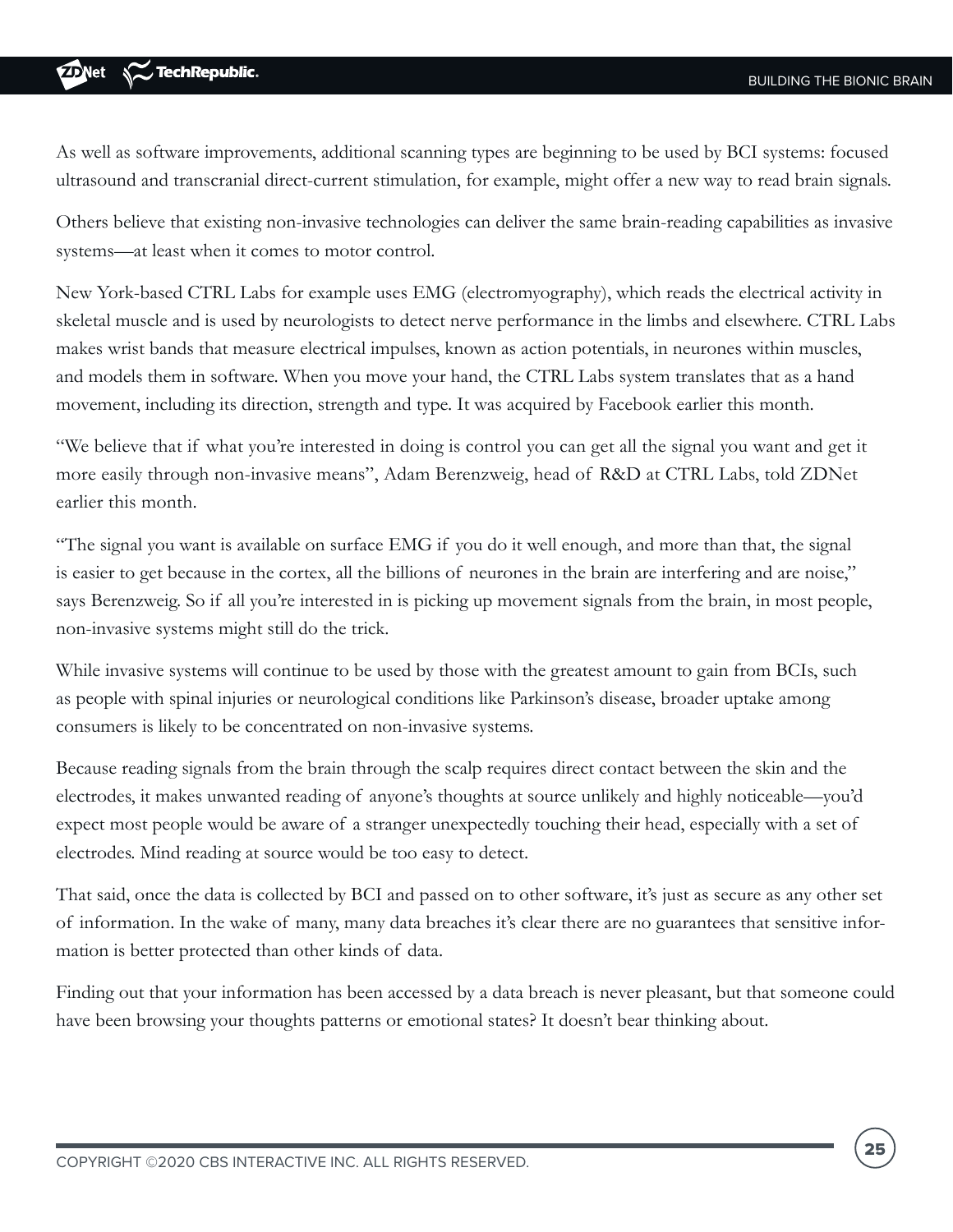# MIND-READING TECHNOLOGY: THE SECURITY AND PRIVACY THREATS AHEAD

Brain computer interface technology is developing fast. But just because we can read data from others' minds, should we?

### BY: JO BEST

Since the dawn of humanity, the only way for us to share our thoughts has been to take some kind of physical action: to speak, to move, to type out an ill-considered tweet.

Brain computer interfaces (BCIs), while still in their infancy, could offer a new way to share our thoughts and feelings directly from our minds through (and maybe with) computers. But before we go any further with this new generation of mind-reading



technology, do we understand the impact it will have? And should we be worried?

Depending on who you listen to, the ethical challenges of BCIs are unprecedented, or they're just a repeat of the risks brought about by each previous generation of technology. Due to the so-far limited use of BCIs in the real world, there's little practical experience to show which attitude is more likely to be the right one.

### THE FUTURE OF PRIVACY

It's clear that some ethical challenges that affect earlier technologies will carry across to BCIs, with privacy being the most obvious.

We already know it's annoying to have a user name and password hacked, and worrying when it's your bank account details that are stolen. But BCIs could mean that eventually it's your emotional responses that would be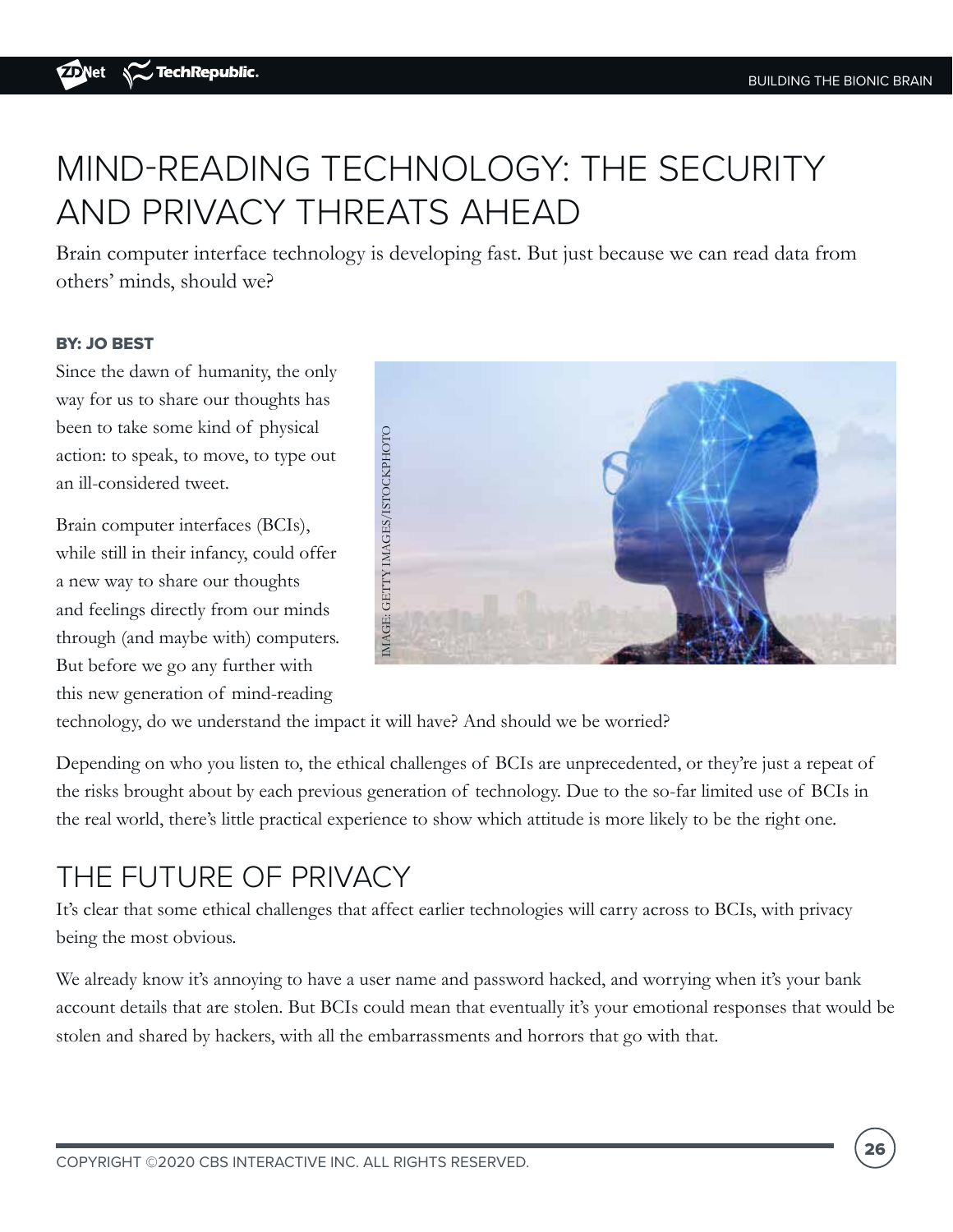BCIs offer access to the most personal of personal data: inevitably they'll be targeted by hackers and would-be blackmailers; equally clearly, security systems will attempt to keep data from BCIs as locked down as possible. And we already know the defenders never win every time.

By the time BCIs reach the consumer world, something like privacy settings—like when browser or app users turn services on or off, according to whether the services cross their own personal privacy threshold—might also be deployed around BCIs.

One reason for some optimism: there will also be our own internal privacy processes to supplement security, says Rajesh Rao, professor at the University of Washington's Paul G. Allen School of Computer Science & Engineering.

"There's going to be multiple protective layers of security, as well as your brain's own mechanisms for security—we have mechanisms for not revealing everything we're feeling through language right now. Once you have these types of technologies, the brain would have its own defensive mechanisms which could come into play," he told ZDNet.

### THE MILITARY MIND

Another big issue; like generations of new technology from the internet to GPS, some of the funding behind BCI projects has come from the military.

As well as helping soldiers paralysed by injuries in battle regain the abilities they've lost, it seems likely that military's interest in BCIs will lead to the development of systems designed to augment humans' capabilities. For a soldier, that might mean the chance to damp down fear in the face of an enemy, or patch-in a remote team to help out in the field—even connect to an AI to advise on battle tactics. In battle, having better tech than the enemy is seen as an advantage and a military priority.

There are also concerns that military involvement in BCIs could lead to brain computer interfaces being used as interrogation devices, potentially being used to intrude on the thoughts of enemy combatants captured in battle.

### THE ONE PERCENT GET SMARTER

If the use of BCIs in the military is controversial, the use of the technology in the civilian world is similarly problematic.

Is it fair for a BCI-equipped person with access to external computing power and memory to compete for a new job against a standard-issue person? And given the steep cost of BCIs, will they just create a new way for the privileged few to beat down the 99 percent?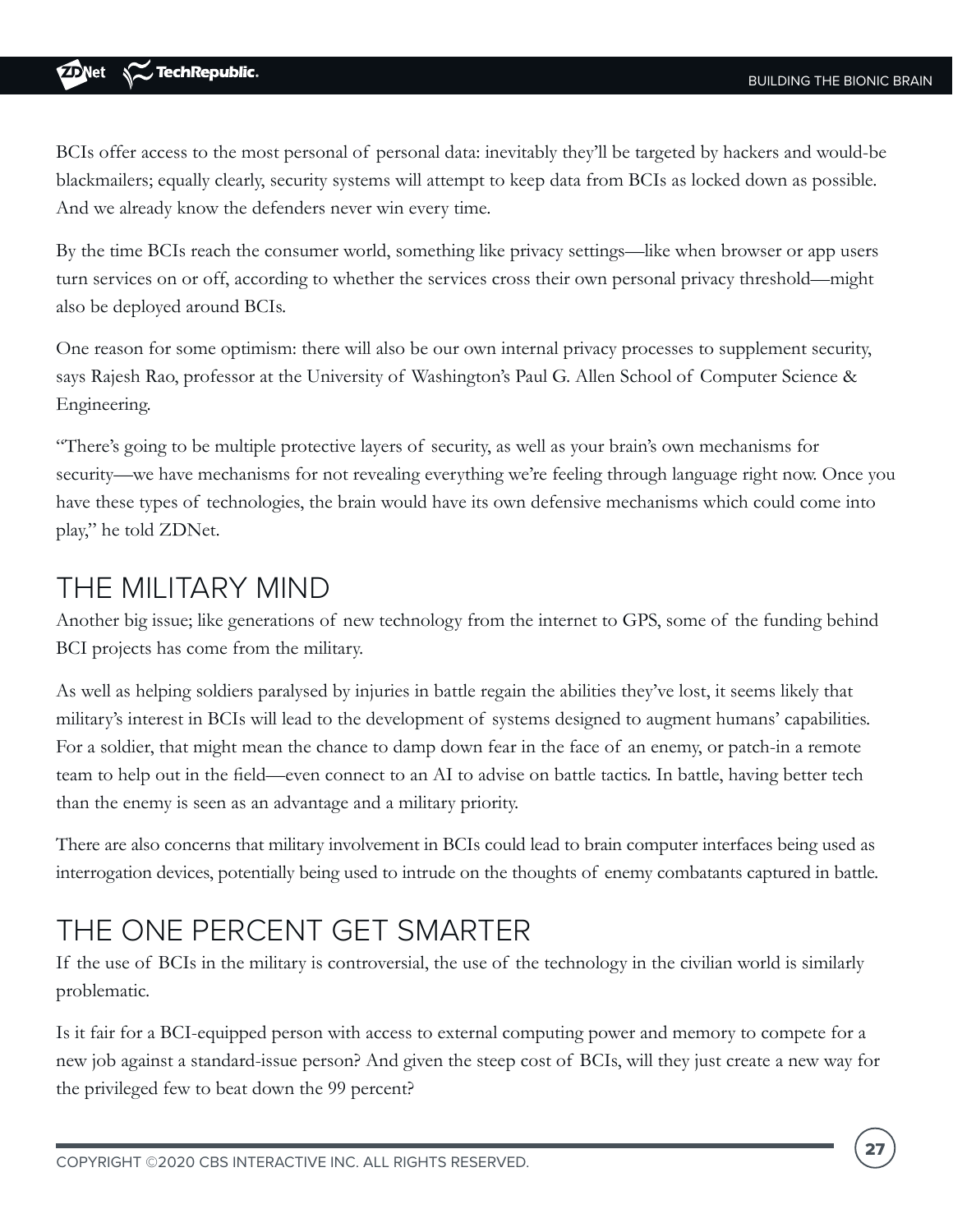These technologies are likely to throw up a whole new set of social justice issues around who gets access to devices that can allow them to learn faster or have better memories.

"You have a new set of problems in terms of haves and have nots," says Rao.

This is far from the only issue this technology could create. While most current-generation BCIs can read thoughts but not send information back into the brain—future generation BCIs may well be able to both send and receive data.

The effect of having computer systems wirelessly or directly transmit data to the brain isn't known, but related technologies such as deep brain stimulation—where electrical impulses are sent into brain tissue to regulate unwanted movement in medical conditions such as dystonias and Parkinson's disease—may cause [personality](https://link.springer.com/article/10.1007/s12152-018-9373-8#link=%7B%22role%22:%22standard%22,%22href%22:%22https://link.springer.com/article/10.1007/s12152-018-9373-8%22,%22target%22:%22_blank%22,%22absolute%22:%22%22,%22linkText%22:%22personality%20changes%20in%20users%22%7D)  [changes in users](https://link.springer.com/article/10.1007/s12152-018-9373-8#link=%7B%22role%22:%22standard%22,%22href%22:%22https://link.springer.com/article/10.1007/s12152-018-9373-8%22,%22target%22:%22_blank%22,%22absolute%22:%22%22,%22linkText%22:%22personality%20changes%20in%20users%22%7D) (though the strength of the link is still a matter of debate).

And even if BCIs did cause personality changes, would that really be a good enough reason to withhold them from someone who needs one—a person with paraplegia who requires an assistive device, for example?

As one research paper in the journal [BMC Medical Ethics](https://bmcmedethics.biomedcentral.com/articles/10.1186/s12910-017-0220-y#link=%7B%22role%22:%22standard%22,%22href%22:%22https://bmcmedethics.biomedcentral.com/articles/10.1186/s12910-017-0220-y%22,%22target%22:%22%22,%22absolute%22:%22%22,%22linkText%22:%22BMC%20Medical%20Ethics%22%7D) puts it: "the debate is not so much over whether BCI will cause identity changes, but over whether those changes in personal identity are a problem that should impact technological development or access to BCI".

Whether regular long-term use of BCIs will ultimately effect users' moods or personalities isn't known, but it's hard not to imagine that technology that plugs the brain into an AI or internet-level repository of data won't ultimately have an effect on personhood.

Historically, the bounds of a person were marked by their skin; where does 'me' start with a brain that's linked up to an artificial intelligence programme, where do 'I' end when my thoughts are linked to vast swathes of processing power?

It's not just a philosophical question, it's a legal one too. In a world where our brains may be directly connected to an AI, what happens if I break the law, or just make a bad decision that leaves me in hospital or in debt?

### THE CORPORATE BRAIN DRAIN

And another legal front that will open up around BCI tech could pit employees against employer.

There are already legal protections built up around how physical and intellectual property are handled when an employee works for and leaves a company. But what about if a company doesn't want the skills and knowledge a worker built up during their employment to leave in their head when they leave the building?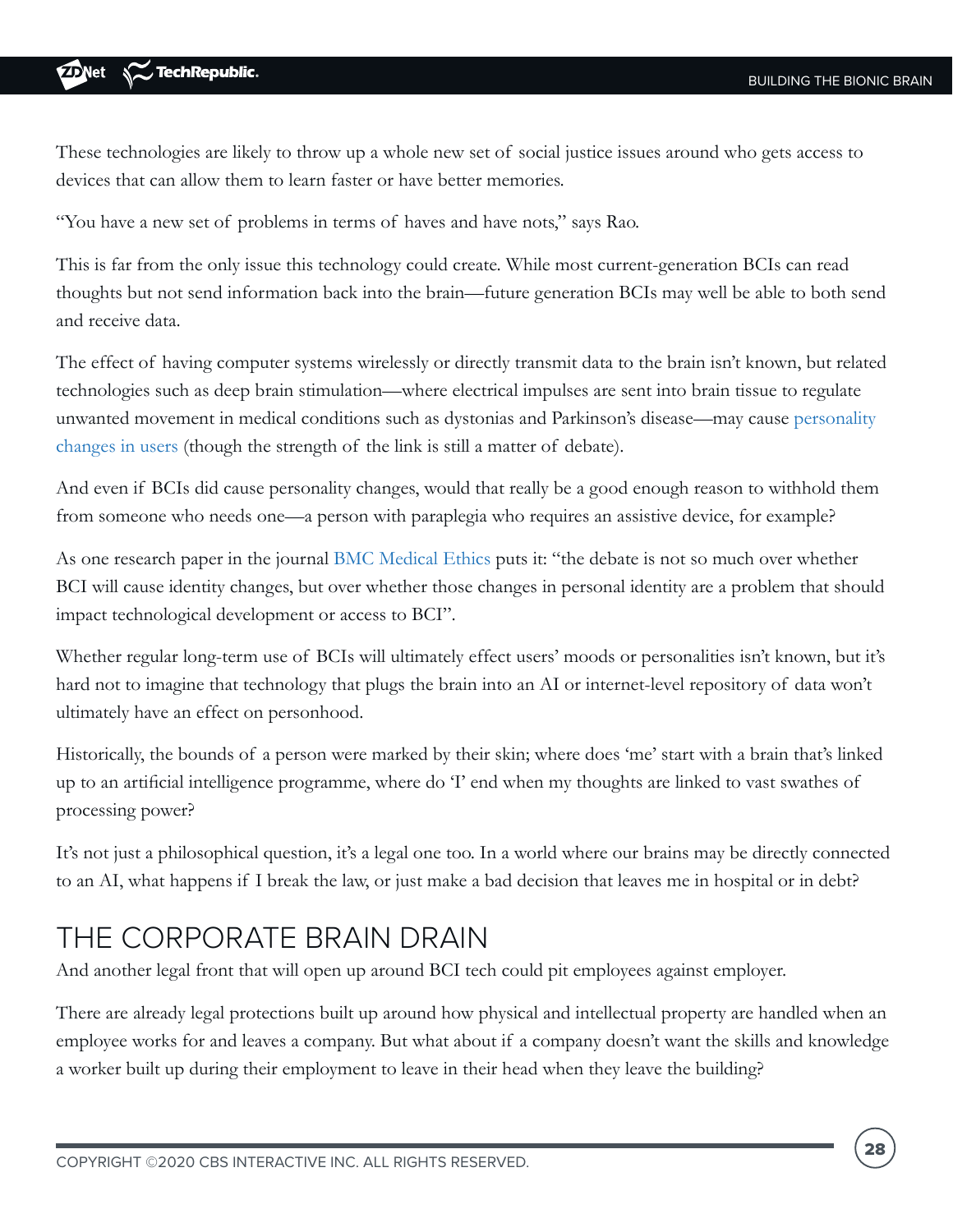Dr S Matthew Liao, professor of bioethics at New York University, points out that it's common for a company to ask for a laptop of phone back when you leave a job. But what if you had an implant in your brain that recorded data?

"The question is now, do they own that data, and can they ask for it back? Can they ask for it back—every time you leave work, can they erase it and put it back in the next morning?"

Bosses and workers may also find themselves at odds in other ways with BCIs. In a world where companies can monitor what staff do on their work computers or put cameras across the office in the name of maximum efficiency, what might future employers do with the contents of their BCIs? Would they be tempted to tap into the readings from a BCI to see just how much time a worker really spends working? Or just to work out who keeps stealing all the pens out of the stationery cupboard?

"As these technologies get more and more pervasive and invasive, we might need to read to rethink our rights in the workplace," says Liao. "Do we have a right to mental privacy?"

Privacy may be the most obvious ethical concern around BCIs, but it's for good reason: we want our thoughts to remain private, not just for our own benefit, but for others' as well.

Who hasn't told a lie to spare someone's feelings, or thought cheerfully about doing someone harm, safe in the knowledge they have no intention of ever doing so? Who wouldn't be horrified if they knew every single thought that their partner, child, parent, teacher, boss, or friend thought?

"If we were all able to see each other's thoughts, it would be really bad - there wouldn't be any society left," said Liao.

If BCIs are to spread, perhaps the most important part of using 'mind-reading' systems is to know when to leave others' thoughts well alone.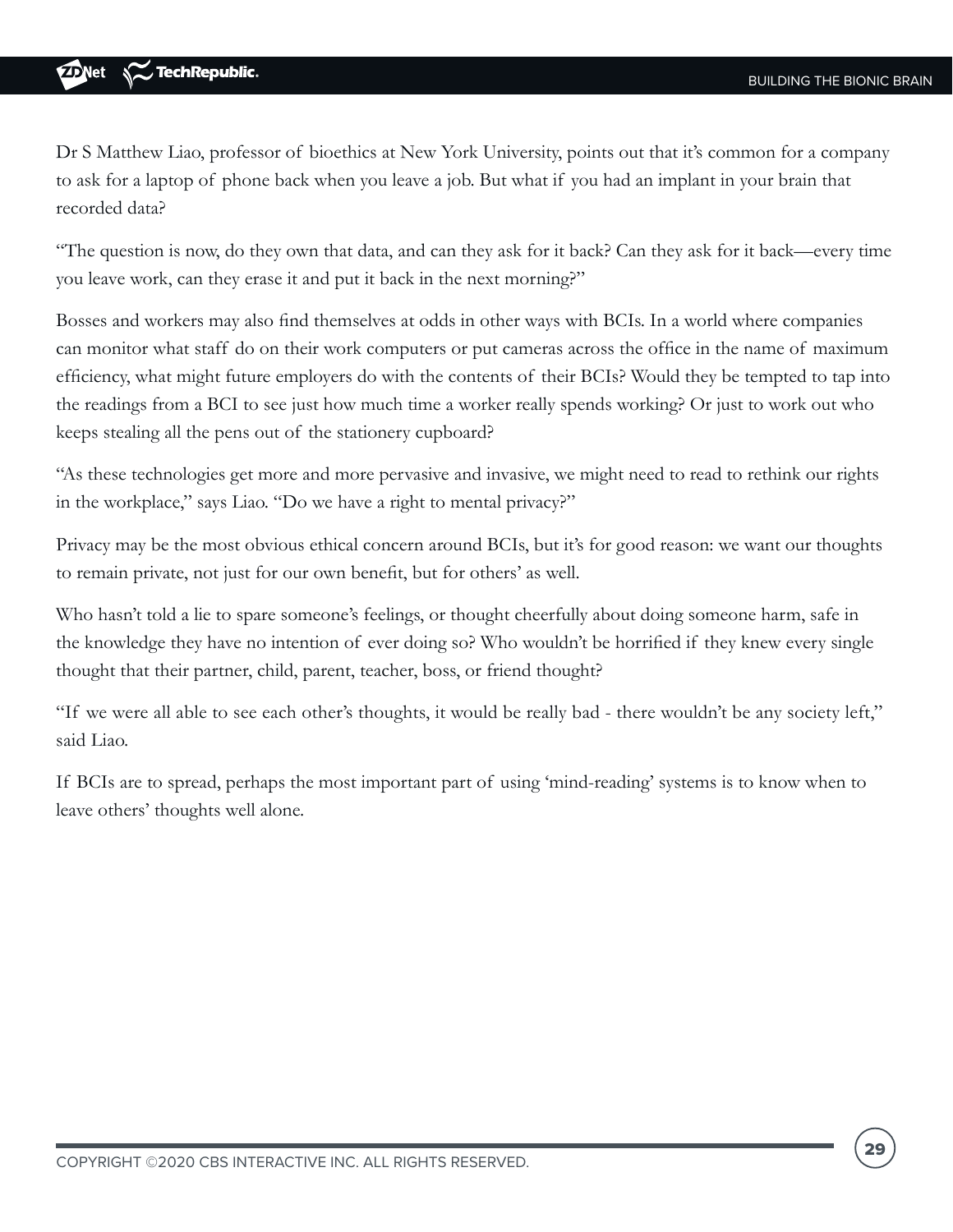# NEURAL IMPLANTS: WHY CONNECTING YOUR BRAIN TO A COMPUTER WILL CREATE A HUGE HEADACHE FOR EVERYONE

Brain-machine interfaces could bring major benefits—and major risks, which could increase if big tech is allowed to dominate another new technology.

### BY: STEVE RANGER

Technology that allows us to connect our minds to computers will have such huge implications that the government needs to look at the ethical risks involved, and ensure that developments are not dominated by big tech companies.

[A report from the Royal Society](https://royalsociety.org/topics-policy/projects/ihuman-perspective/)—the UK's national science academy—said the government should launch an investigation into neural interface technologies, including looking at regulations around their development and the ethics of using them.



Neural interfaces are devices implanted in the body, or worn externally, which are capable of recording or stimulating activity in the brain. The idea of such technology, also known as [brain computer interfaces \(BCI\),](https://www.zdnet.com/article/10-years-from-now-your-brain-will-be-connected-your-computer/) isn't all that new: many people worldwide already benefit from medical neural interface technologies like the cochlear implants that provide hearing for around 400,000 people, while people otherwise unable to communicate have been able to spell out words using brain signals alone.

But BCI could be on the verge of explosive growth: the Royal Society report suggests the technology is at the same stage as computing was in the 1970s. The report predicts than within a couple of decades neural interfaces could be used to help people to walk after paralysis, tackle depression, or even help to treat diseases like Alzheimer's.

The Royal Society experts predict that, in future, "people could become telepathic to some degree" as more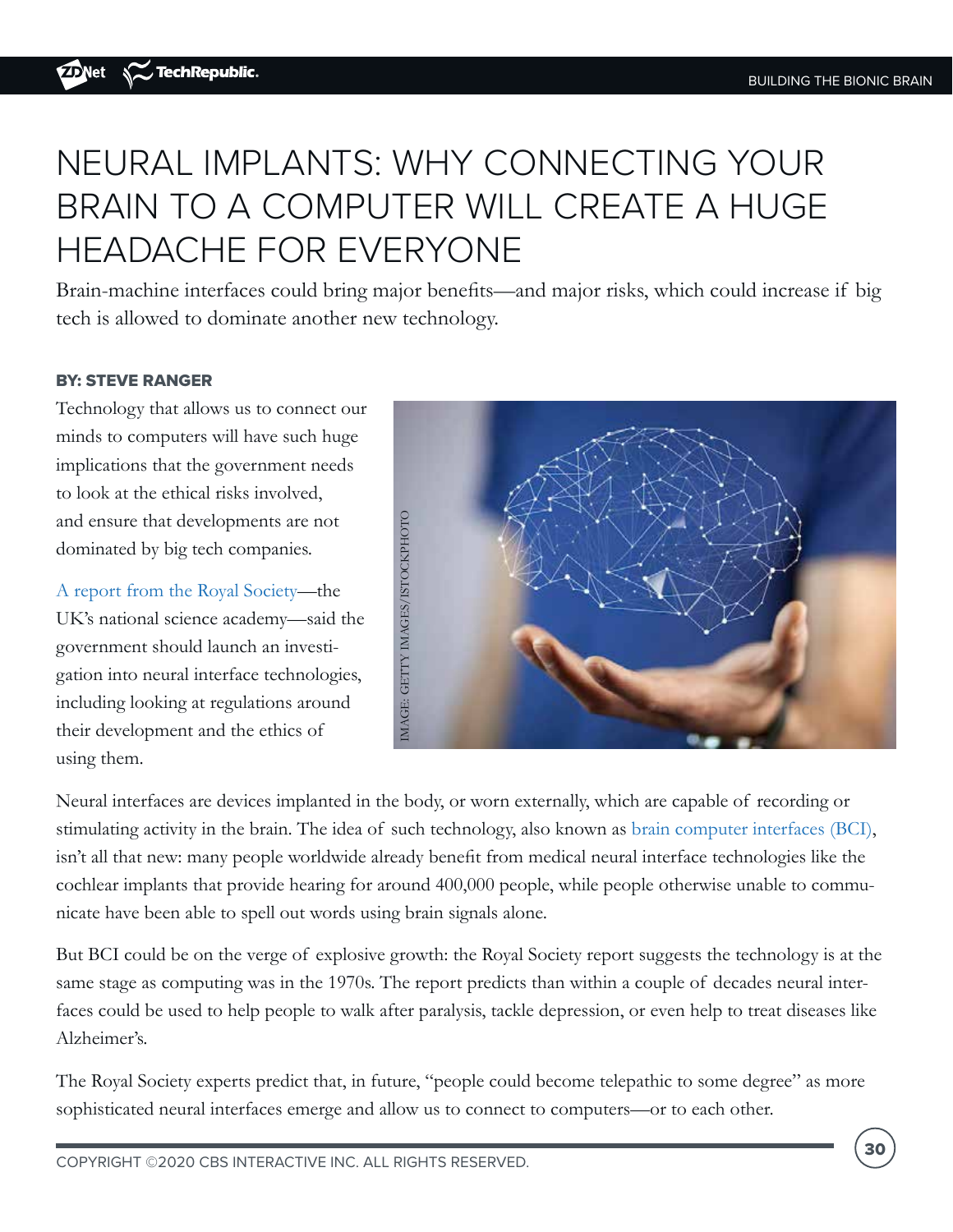"Linking human brains to computers using the power of artificial intelligence could enable people to merge the decision-making capacity and emotional intelligence of humans with the big data processing power of computers, creating a new and collaborative form of intelligence. People could become telepathic to some degree, able to converse not only without speaking but without words—through access to each other's thoughts at a conceptual level," the report said.

Big tech companies are eyeing neural interfaces as a potentially rich area of development. Facebook has previously said that it is working on mind-reading technology that would allow users to think messages onto a screen rather than type them, or even to share thoughts independent of language.

But it's [Elon Musk's Neuralink project](https://www.zdnet.com/article/elon-musks-neuralink-explained-get-ready-to-merge-your-mind-with-a-computer/) that seems to be making the most impact at the moment, working to create ultra-high-bandwidth brain computer interfaces to connect humans and machines. Musk has warned that the rise of artificial intelligence is one of the greatest threats to humanity, and neural interfaces could be one way to reduce the risk by giving us a chance to keep up with the machines.

The Royal Society warned that if developments are dictated by a handful of companies then less commercial applications could be sidelined. It said regulation should not be so onerous, complicated and expensive that it allows 'big tech' to dominate the emerging field.

The benefits could include not just better health, but sharper memories, and better concentration and more intimate connections with those around us. The downsides include the potential for our most intimate or fleeting thoughts or moods being accessed by companies or governments. [Hacking into these implants](https://www.zdnet.com/article/what-is-malware-everything-you-need-to-know-about-viruses-trojans-and-malicious-software/) could have serious consequences, and it's hard to think of a richer target for hackers. More broadly, if only the rich can afford augmentation, that could have implications for social inequality.

The Royal Society said that the government needs to investigate the ethical issues presented by neural interfaces, to address questions of what data should be collected, how it is kept safe, and the acceptability of enhancements. It said that authorities should also look at how innovation can be encouraged to prevent a monopoly by 'big tech' firms.

"While advances like seamless brain-to-computer communication seem a much more distant possibility, we should act now to ensure our ethical and regulatory safeguards are flexible enough for any future development," said Dr Tim Constandinou, director of the Next Generation Neural Interfaces (NGNI) Lab at Imperial College London. "In this way we can guarantee these emerging technologies are implemented safely and for the benefit of humanity."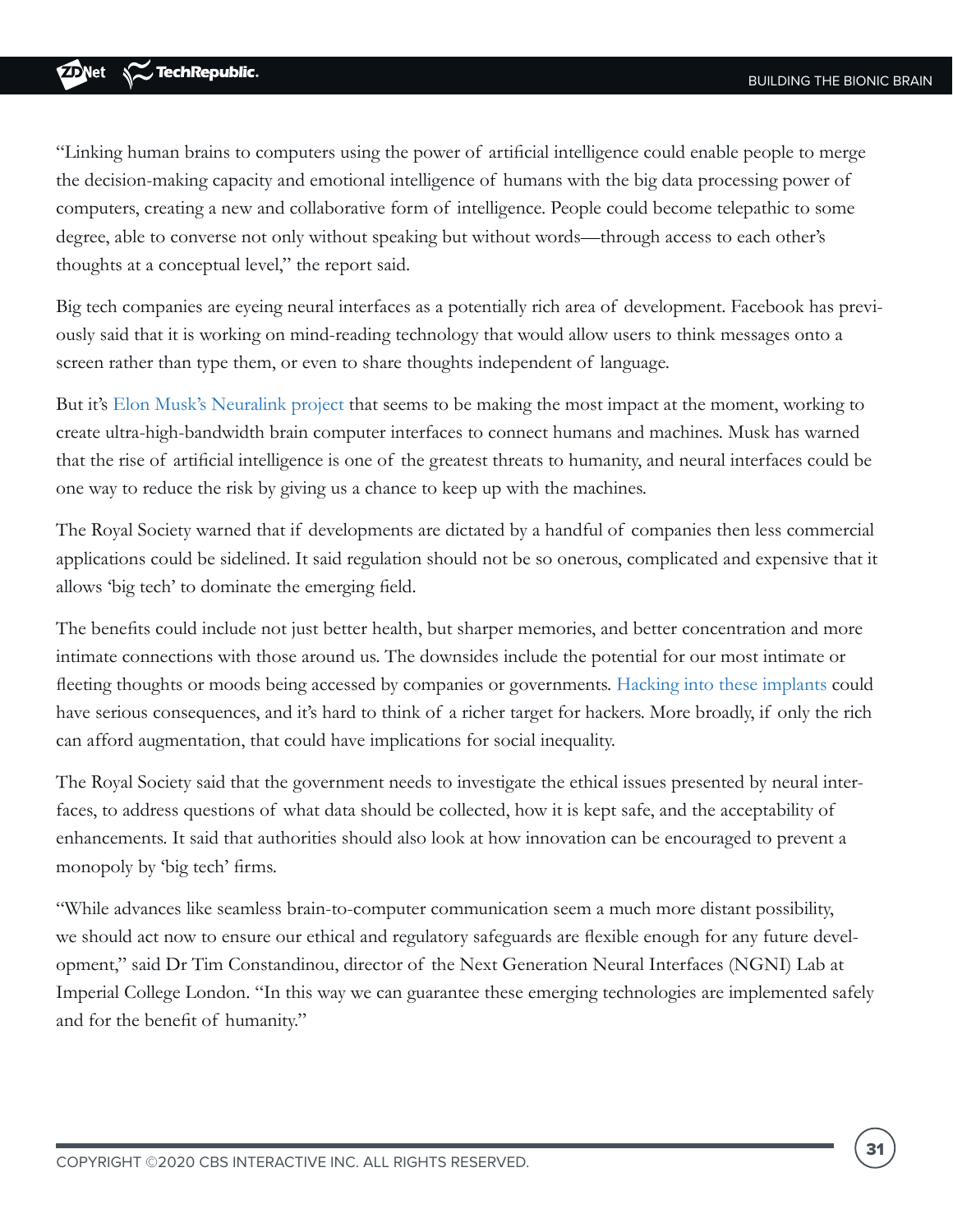# 10 YEARS FROM NOW YOUR BRAIN WILL BE CONNECTED TO YOUR COMPUTER

Brain-machine interfaces will be increasingly common, with consumer and business applications as well as medical.

### BY: STEVE RANGER

Connecting your brain to a computer and communicating will be a reasonably common activity within a decade or so, with tens of millions of brain-machine interface (BMI) devices sold every year.

BMIs (Brain Machine Interfaces) are an intriguing area of research with huge potential, offering the ability to directly connect the human brain to computers to share data or control devices.



Some of the work on BMI is one step away from science fiction. Probably the best-known company working on this technology today is Neuralink, the Elon Musk-backed firm that aims to develop ultra-high bandwidth 'neural lace' devices to connect humans and computers.

At least part of the reason for Musk's interest in the idea of mind brain-computer connections is that such technology could stop humans getting left behind by a (still to emerge) super-intelligent artificial intelligence. The idea is that connecting our minds directly to the AI with high bandwidth links would at least give us a chance to keep up with the conversation.

However, more basic forms of BMI technology have been used in medicine for years, like cochlear implants which provide a sense of sound to a person who is profoundly deaf or severely hard of hearing. Another emerging medical use case is visual prosthetics—[using an artificial device to restore a form of sight](https://www.zdnet.com/article/the-pioneering-bionic-eyes-restoring-sight-how-implantable-tech-is-fighting-blindness/).

But more ambitious forms of BMI—like controlling or communicating with computers or digital avatars—are still at a very early stage.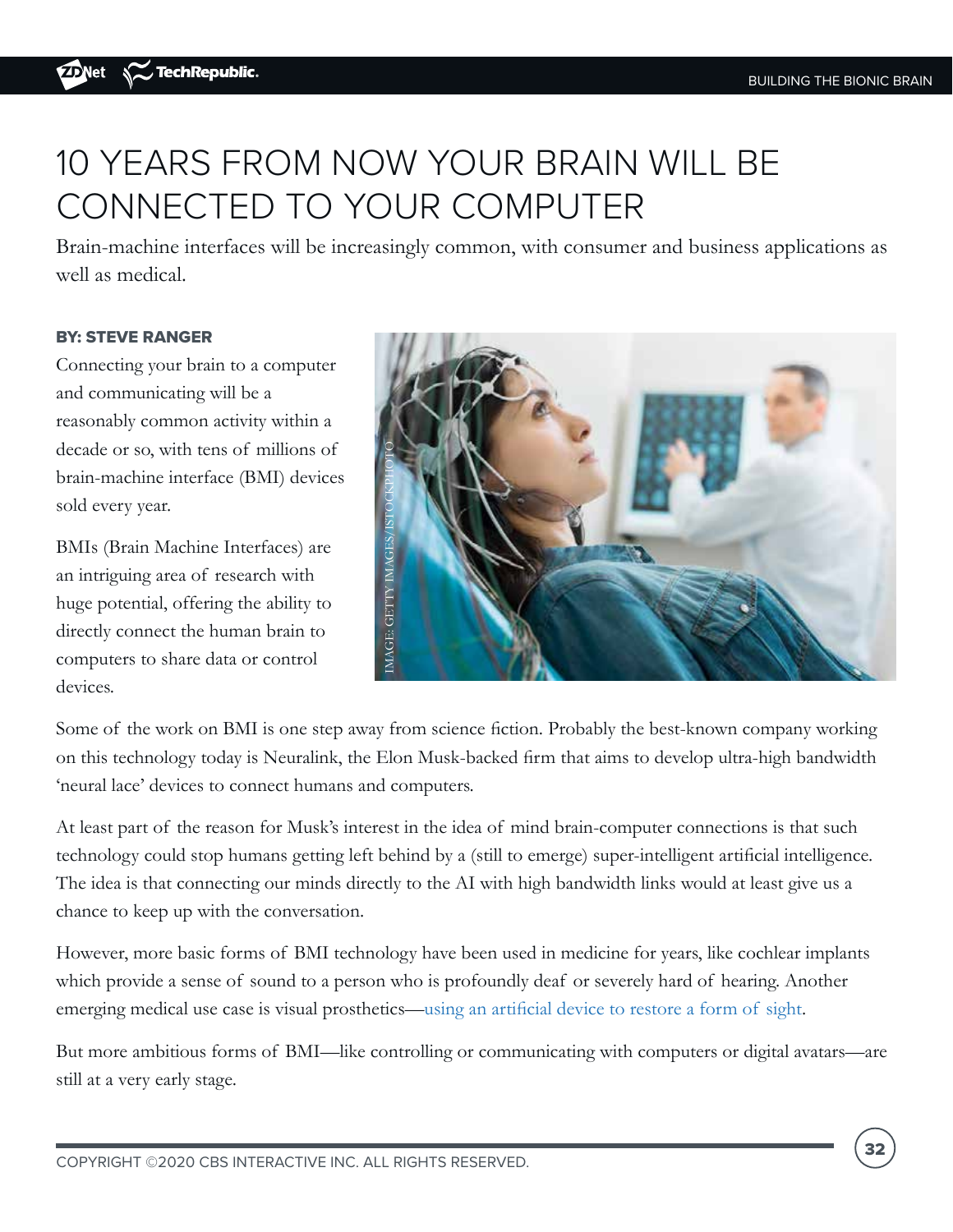Even so, tech analyst [Juniper Research](https://www.juniperresearch.com/home?utm_source=platformsourcecode&utm_medium=email&utm_campaign=pressreleasecode) predicts that shipments of BMI devices will reach 25.6 million by 2030, up from roughly 350,000 in 2019. It forecasts that over that timeframe BMIs will expand beyond pure experimental medical use cases, with consumer uses developing. It's a small number—more niche than smartwatches are today—but more common than many would expect if the analysts are right.

Such devices will offer the ability to control virtual reality scenarios; enhancing the user experience and immersion level, as well as potentially offering wellness functions, such as supporting guided meditation and enhancing sleep quality, according to the analysts.

Beyond this, Juniper said there is significant scope for BMI devices in areas like gaming and smart home control although high prices, the need for calibration and the early stage of development will mean that it will remain a niche prospect. There are also other uses: for example, monitoring when fatigue or a loss of concentration can be a big risk.

"On a production line, a lapse in concentration could result in hundreds of incorrect products, or an accident. In the military, a lapse in concentration could result in the injury or death of service personnel. Strategies leveraging BMI technology to improve concentration are important and a potentially vast source of revenue," the analysts said.

Juniper said that medical devices will drive revenues throughout the period; accounting for 78% of total revenues in 2030. "Medical devices, such as experimental visual and limb prosthetics, will be highly expensive, with extensive research and clinical trials required in order to reach their full potential," it said. The analysts said that of all the potential interface technologies, electroencephalography (EEG) will remain the most dominant.

While Juniper said EEG is "highly susceptible" to interference, it is affordable given its existing prevalence in medical fields, as well as non-invasive (unlike, for example, direct implantation of devices), which is crucial for consumer adoption; few will be willing to have their brains exposed to surgery just to make VR games a bit more fun.